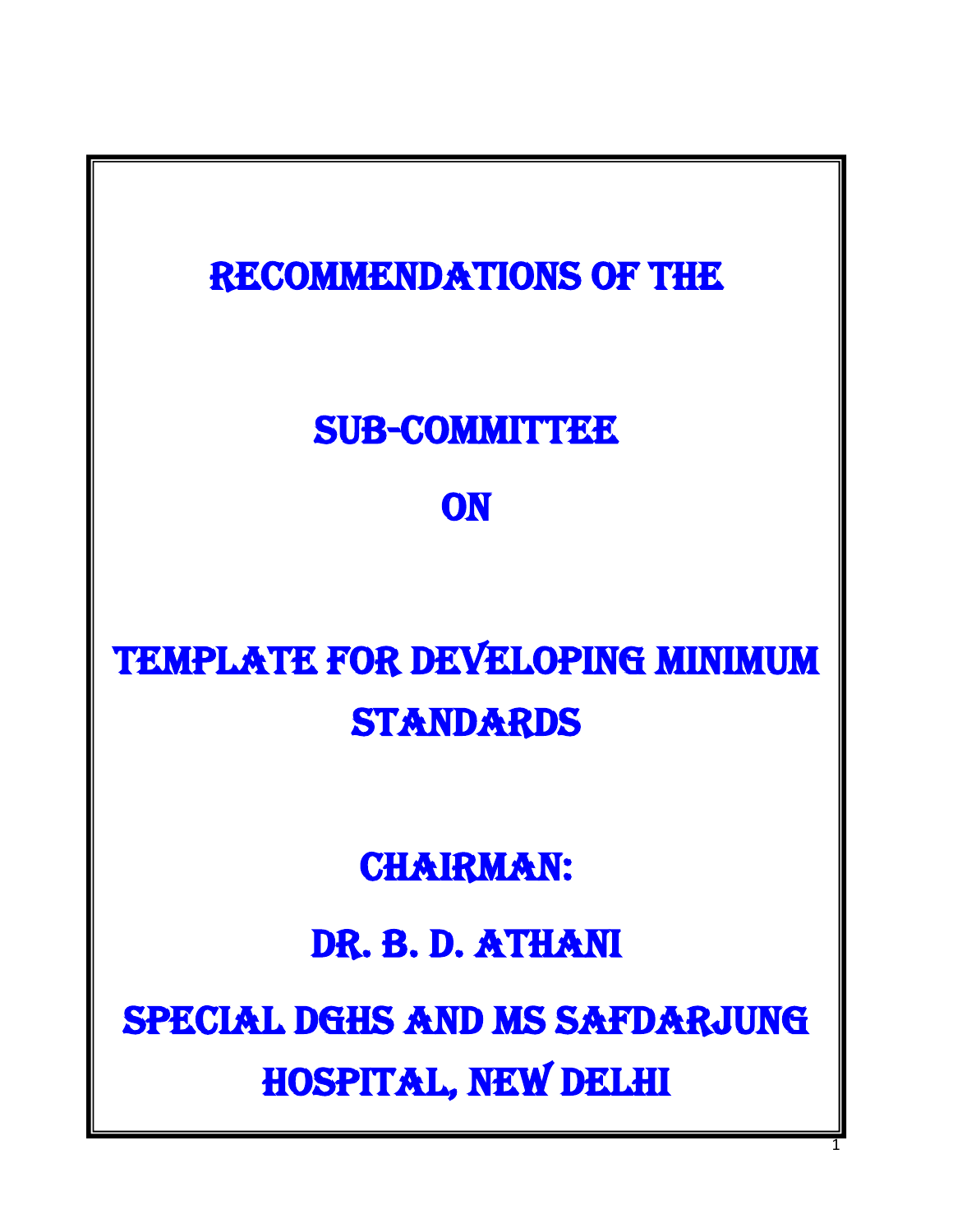**Minutes Meeting of Subcommittee for development of Standard Template for development of Minimum Standards under Clinical Establishments Act under the Chairmanship of Special DGHS and MS Safdarjung Hospital, New Delhi, Dr. B.D.Athani held on 25-10-2013 and 26-10-2013**

A meeting was held under the Chairmanship of Dr. B.D. Athani, Spl. DG & Medical Superintendent, Safdarjung Hospital to finalise the draft templates for development of minimum standards for implementation of Clinical Establishments Act. Meeting was held for two days on 25.10.2013 and 26.10.2013. The list of participants is at Annexure 1.

After discussions and deliberations, following action points were recommended:

- **1.** To know the current prevailing scenario of different categories of clinical establishments is important for implementation of the Clinical Establishments Act in different states.It was informed that IMA has done a survey of clinical establishments in 11 States/UTs **(IMA Report for 11 States/UTs Document 1)**
- **2.** Letter/Reminder to AYUSH for information on Clinical Establishments under AYUSH, their structure and functioning, role of Councils of AYUSH in regulating the establishments and training, category-wise /region-wise.
- **3.** Guidelines for district and sub-district level Government clinical establishments in rural areas are already available under NRHM by the names of Indian Public health standards, they may be adopted**(IPHS documents on NHM website- Document 2)**
- **4.** It is also envisaged to draft similar standards for government sector clinical establishments under NUHM
- **5.** For medical colleges and attached hospitals, the norms followed by MCI shall be adopted -**(Document 3** Refer to MCI website or to be obtained from MCI Secretary).
- **6.** The Clinical Establishments, which have been established for disease specific programmes, shall follow minimum standards provided under programme guidelines e.g. designated microscopy Centres, DOTS centres,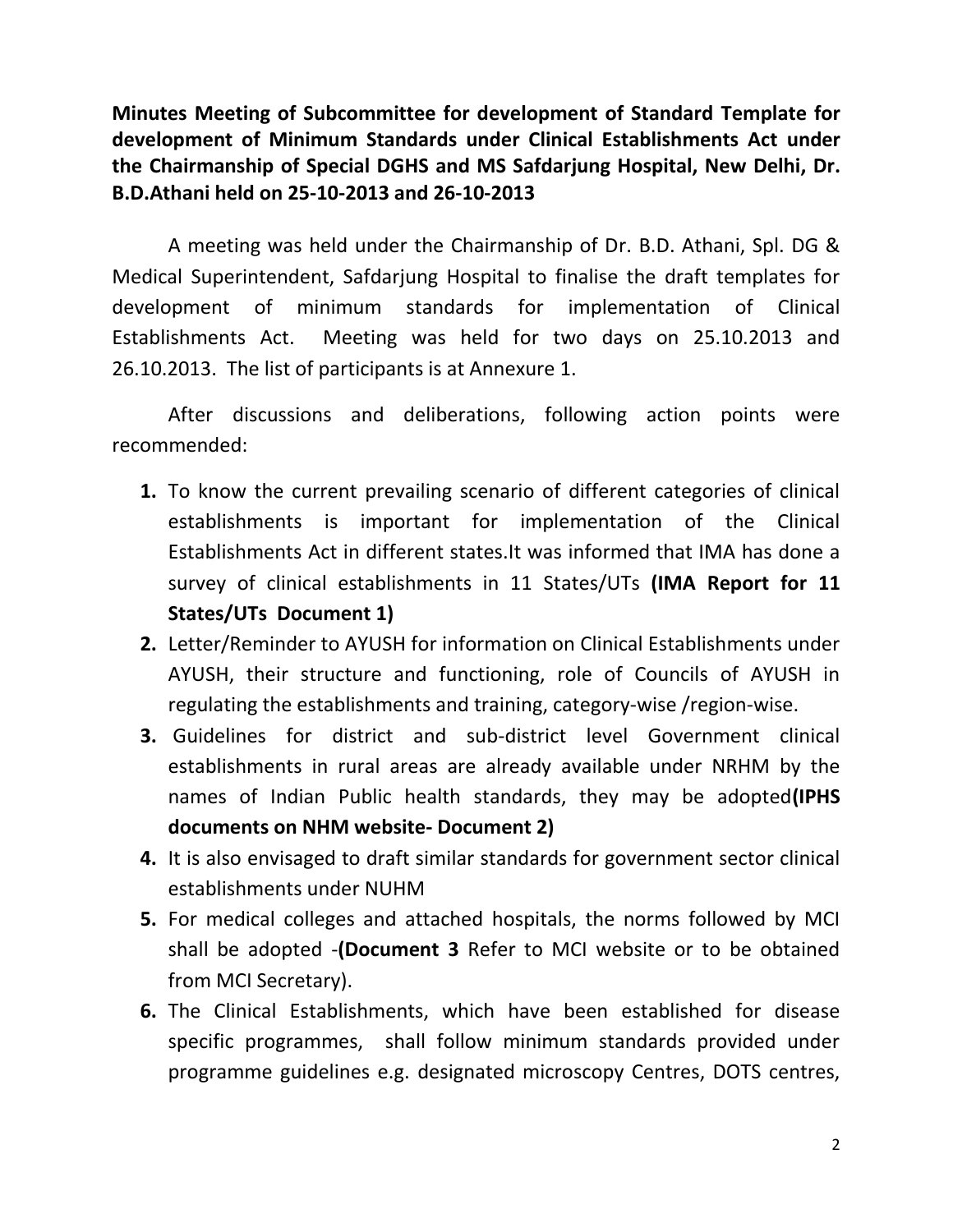leprosy centres, vision centres etc. (**Document No.4, compilation of Programme Guidelines)**

- **7.** For CGHS dispensaries and CGHS multi-specialty Consulting Rooms, CGHS guidelines are to be studied. –**Document No.5**
- **8.** Inputs from Dental Council, Nursing Council and Pharmacy Council are also to be called for.
- **9.** We may consult Red Cross for Standards for Ambulance Services **Document 6**
- **10.**Blood bank Standards may be provided by NACO and same be adopted for Blood bank- **Document 7**
- **11.**Minimum Standards for Organ Transplant to be adopted from THO Act-**Document 8**
- **12.**Sanatorium is a type of hospital and is rare now, so there is no need to develop separate template. However relationship between hospitals, nursing home and sanatorium need to be clarified.
- **13.**Under Multi/super specialty category, cancer centres are a significant component. They have Radiotherapy units, whose standards are as such governed by AERB and norms prescribed are have to be called for - **Document 9**
- **14.** Nuclear Medicine centres are also significant components under Imagingcentres and should be covered. Norms to be called for from specialty departments and AERB.
- **15.**It was felt necessary to consult professional associations for seeking specific inputs from them for formulating standards in respect of their speciality for clinics/hospitals/day care centres. Committee of experts of each speciality to be constituted drawing members from Government/Private sector for consultation.
- **16.**For imaging equipments& services, AERB Act has to be followed. All X-ray equipments are to be registered with AERB. Ultrasound and MRI machines should be registered under PCPNDT Act. There is also a requirement of radiation safety officer.
- **17.**The representative of IMA pointed out that template of the AYUSH should be routed through this Sub-committee. Government facilities should also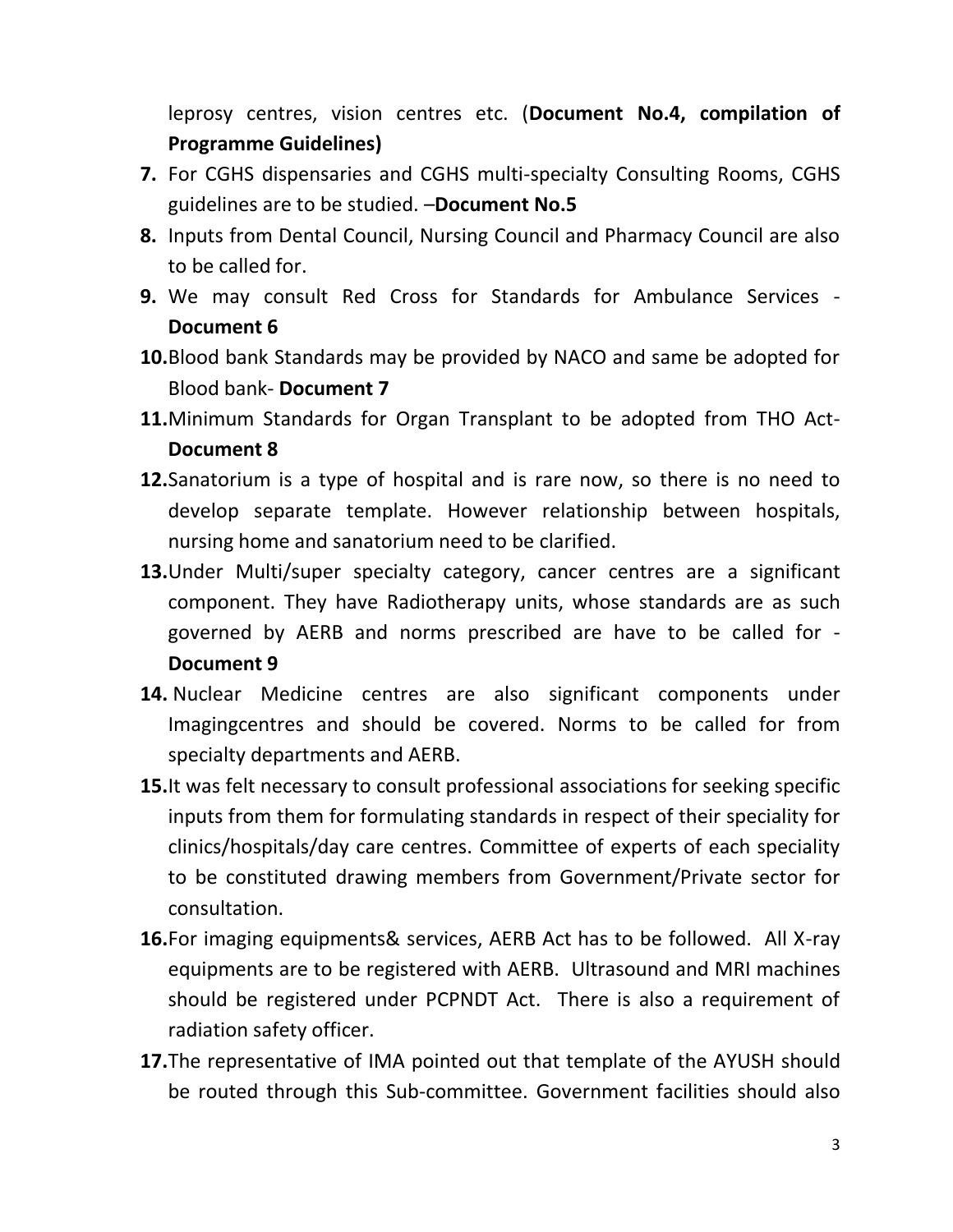be standardized. Focus should be on trauma, pediatrics, neonatology and gynae services. The establishment of hospitals require more than 60 regulations and any further addition should not be nonfeasible/impractical. The standard should also take into account location, bio-medical waste management (including STP/ETP requirements for hospitals)and PNDT Act requirements.

**18.**Representative from states brought out the following issues

- (i) Representative from Sikkim pointed out a practical difficulty in registration when the Government doctors are working in private sector. Many bogus practitioners try to register under alternative system of medicine.Whether host of interventions provided by alternate system of medicine is coming under the preview of AYUSH from the point of view of registrations and regulations, need clarification. De-addiction centre should also be included.
- (ii) Representative from Puducherry pointed out that availability of qualified HR is a problem specially for the laboratory based clinical establishments. Bio-chemistry should also be included under laboratory.
- (iii) Representative from Maharashtra, pointed out that as per the Bombay High Court order, only a qualified pathologist can sign the report. He further pointed out that all parameters in the existing acts should be adopted by the clinical establishments, for example, drugs and cosmetics act, fire safety act, food safety act, 2006, minimum wages act, etc. Those who have received short term training under Government programme like anesthesia, paediatrics, gyneacology, etc. may be considered for the specific services.
- (iv) Karnataka representative highlighted practical problem in the Clinical Establishments Act that it does not cover negligence by the hospitals and Complaints are mainly related to the negligence. The consultant or specialist in the clinical establishments may be full time/part time/visiting, which may be considered while drafting standards.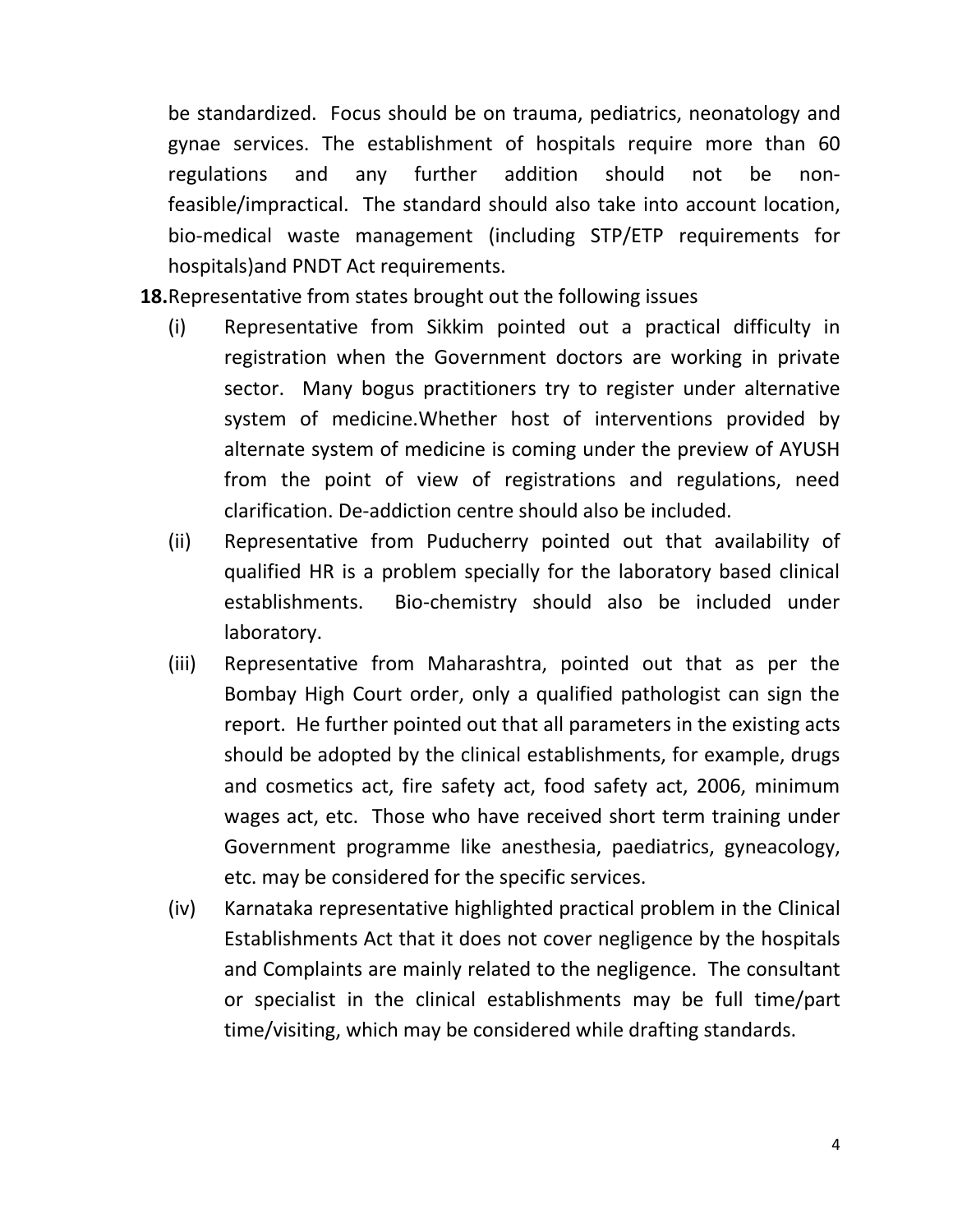- **19.**It was agreed that allied health professional'sset ups have to be included and that should also include clinical psychologists who are in great demand. It was informed that they have been included already in the categorization.
- **20.**The group expressed the view that sub-centre should not be registered as they have only health workers as staff and they are mainly to assist PHCs.
- **21.**Dr. A.K. Agarwal, President, Delhi Medical Council was of the view that the minimum standards should take care of the expectations of public, patient and the doctors. Status of allied health professionals need to be defined clearly.
- **22.**The standards under RSBY(M/o Labour) and Ministry of Railways should also be considered while drafting minimum standards-**Document 10**
- **23.**Representative from QCI commented that minimum standard should be practicable.
- **24.**The Chairman made following recommendations, which were also agreed by the group
	- (i) Invitro fertilization centre and the Rehabilitation centre should be included in the categorizationof clinical establishments.
	- (ii) may be included as a separate category
	- (iii) The case load or volume of the patient should also be taken into account while prescribing minimum standards and user charges may not be part of the minimum standard.
	- (iv) Causality and Emergency services are important areas and the standard should define general/private ward also. Nowadays, emergency services should extend to the door step of the patients so the patient and drop services are important.
	- (v) Hospital standards must include patient information and communication systems including public address system.
	- (vi) Parameters for ensuring patient safety should also be included.
	- (vii) Wellness centres in the context of CE Act shall include
		- Therapeutically linked massages etc.
		- Complimentary interventions
- **25.**The participants were divided into following three groups, as per their specialties and expertise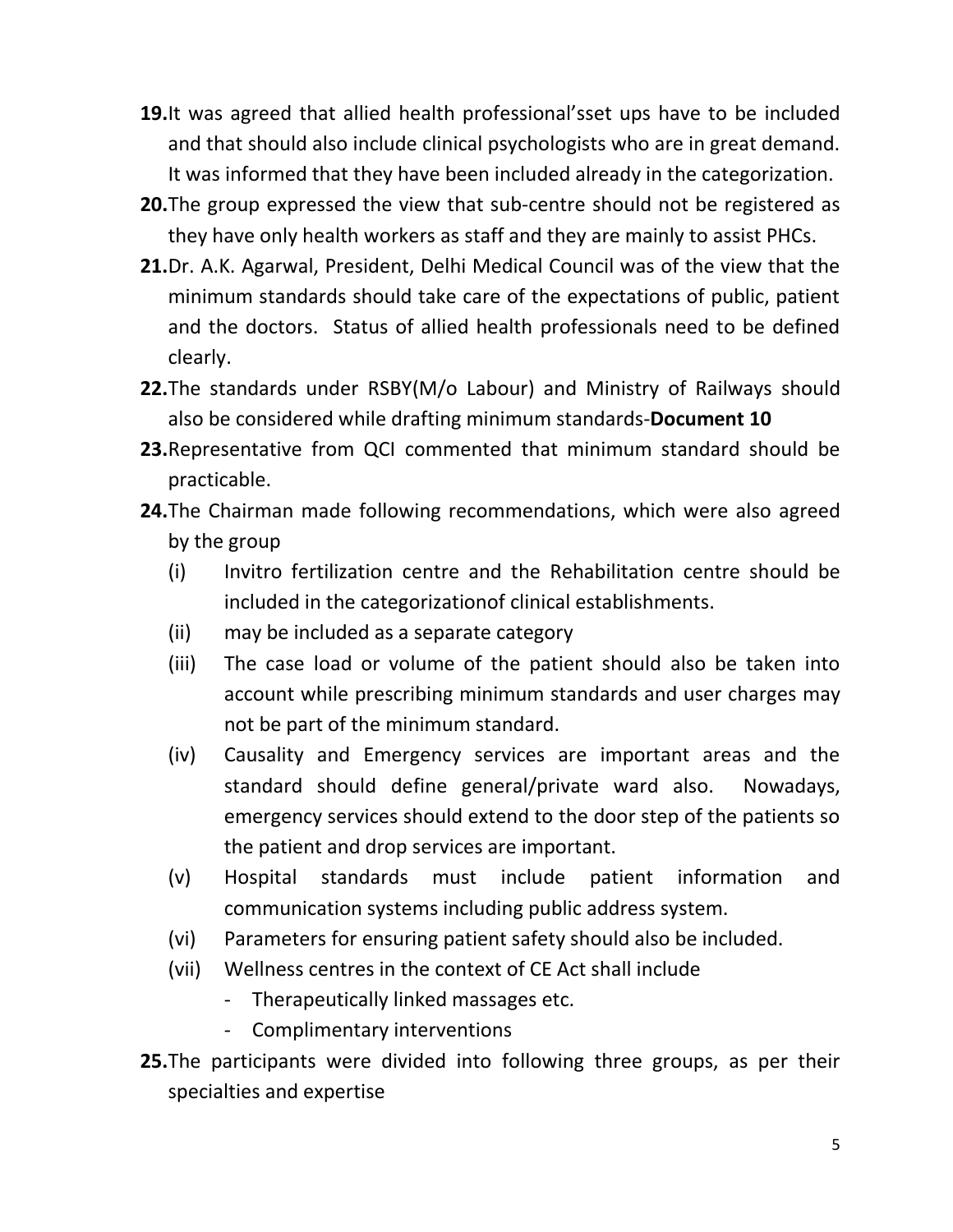- (i) Clinics and Centres
- (ii) Hospitals
- (iii) Diagnostic facilities (Laboratories and Imaging facilities

The subject experts of Diagnostic facilities from Safdarjung Hospital were invited to review the templates of diagnostic facilities.The draft templates as prepared by the groups were discussed and deliberated and following draft templates were finalized

- a. General
- b. Clinic / Polyclinic
- c. Dental Clinic
- d. Hospitals
- e. Laboratory Pathology
- f. Laboratory Microbiology and Serology
- g. Imaging Centre- X-Ray Clinic / Cathlab / DSA / OPG and Dental / DEXA Scan
- h. Imaging Centre Sonography (Color Doppler) Clinic
- i. Imaging centre–CT Scan / PET CT
- j. Imaging centre MRI
- **26.**Exercise of review and update of standards will continue through periodic review.
- **27.**Similar exercise is also to be undertaken at the level of State governments

The meeting ended with vote of thanks to and from the Chair.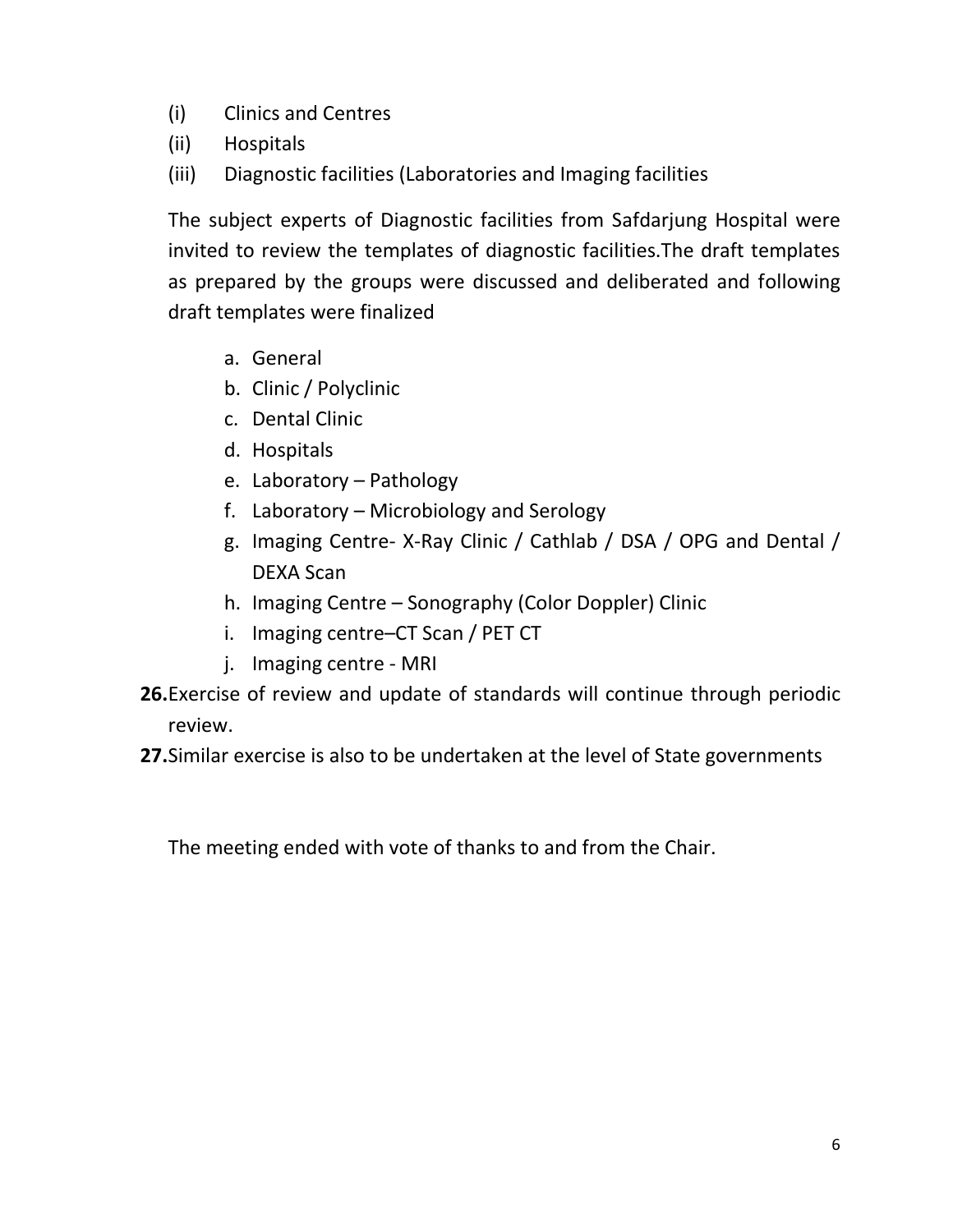## **List of participants in the sub-committee meeting for development of Standard Template under the Chairmanship of Spl. DG & MS Dr. B.D. Athani on 25th& 26th October, 2013**

| SI.   | Name,<br><b>Address</b><br>& | <b>Address</b>           | <b>Telephone Fax</b> | E.mail                     |
|-------|------------------------------|--------------------------|----------------------|----------------------------|
| No.   | <b>Designation</b>           |                          | <b>Mobile No.</b>    |                            |
| 1.    | Sunil Nandraj, Advisor       | <b>MOHFW</b>             | 9811419292           | sunilnandraj@gmail.com     |
|       | <b>CEA</b>                   |                          |                      |                            |
| 2.    | Dr.Anil Kumar, CMO           | <b>DGHS</b>              | 9811637663           | Dr.anilkumar@nic.in        |
| 3.    | Dr. K.B. Eswarappa           | Bangalore, Karnataka     | 7448366553           | deputydirectormedical@gm   |
|       | Dy. Director(Medical)        |                          |                      | ail.com                    |
| 4.    | Dr. Zainab Zaidi             | ITO, QCI                 | 9999973395           | zainab@nabh.co             |
| 5.    | Dr. N.S. Dharmshaktu         | DDG(NSD) DGHS            | 23062193             | Nsdharmshaktu@yahoo.com    |
| 6.    | Dr. A.K. Agarwal             | <b>RHAMC</b>             | 9968604201           | arunrhamc@gmail.com        |
| 7.    | Dr. B.B. Thukral             | C-II-96, Satya Marg,     | 9968319533           | Brijthukral@hotmail.com    |
|       | Consultant & Head,           | ChanakyaPuri             | 9810594383           |                            |
|       | D/o Radiology, SJH           |                          |                      |                            |
| 8.    | Atanu<br>Banerjee.<br>Dr.    | A 38/2, FalguniAbasan,   | 09836222268          | Atanu628@gmail.com         |
|       | Govt. of West Bengal         | Sector-III, Kolkata-     |                      |                            |
|       |                              | 700097                   |                      |                            |
| $9\,$ | Dr. B.B. Agarwal, IMA        | Allahabad, UP            | 09935532130          | Drbbagarwal2007@gmail.co   |
|       | representative               |                          |                      | m                          |
| 10.   | Dr. I.L. Sharma, Director,   | Govt. of Sikkim          | 09434179076          | drilsharma@yahoo.in        |
|       | Drugs & Cosmetics cell,      |                          | 03592 231056         |                            |
| 11.   | Dr. T. Kumaravel Dy.         | O/o Dy. Director, Public | 0413 2229356         | dd.publichealth2011@gmail. |
|       | Director, Puducherry         | Health, Puducherry       | 094432 02831         | com                        |
| 12.   | Dr. JyotiBoblee James,       |                          | 0413-2205020         | Msmh.pon@nic.in            |
|       | MS, Puducherry               |                          | 09443459538          |                            |
| 13.   | Dr.D.A.S. Kumar,<br>MS,      |                          | 09443380063          | Dr.daskumar@rediffmail.co  |
|       | <b>Tamil Nadu</b>            |                          |                      | m                          |
| 14.   | Dr. Nagaokar                 | <b>ADHS Maharashtra</b>  | 7738574849           | nagaonkar@gmail.com        |
| 15.   | Choda,<br>Dr.<br>Rajesh      |                          | 8800478037           | Rajesh.choda@nic.in        |
|       | MO(AYU)                      |                          |                      |                            |
| 16.   | Dr. K. Madan Gopal           | <b>RSBY</b>              | 9717773732           | kmadangopal@gmail.com      |
| 17.   | Dr.                          | Dy. Director, Patna      | 9431221853           |                            |
|       | ChandarShekharNarain         |                          |                      |                            |
| 18    | Dr. A.K. Mandal              | SJH & VMMC               | 9811686403           | Ashish.mandal@hotmail.co   |
|       | <b>SJH</b>                   |                          |                      | m                          |
| 19.   | Dr. RajniGaind               | <b>SJH</b>               | 9810528344           | Rgaind5@hotmail.com        |
| 20    | Ashok V.<br>More,<br>Dr.     | Maharashtra              | 9422038205           | Dr.ashokmore@gmail.com     |
|       | dental surgeon               |                          | 02164 220146         |                            |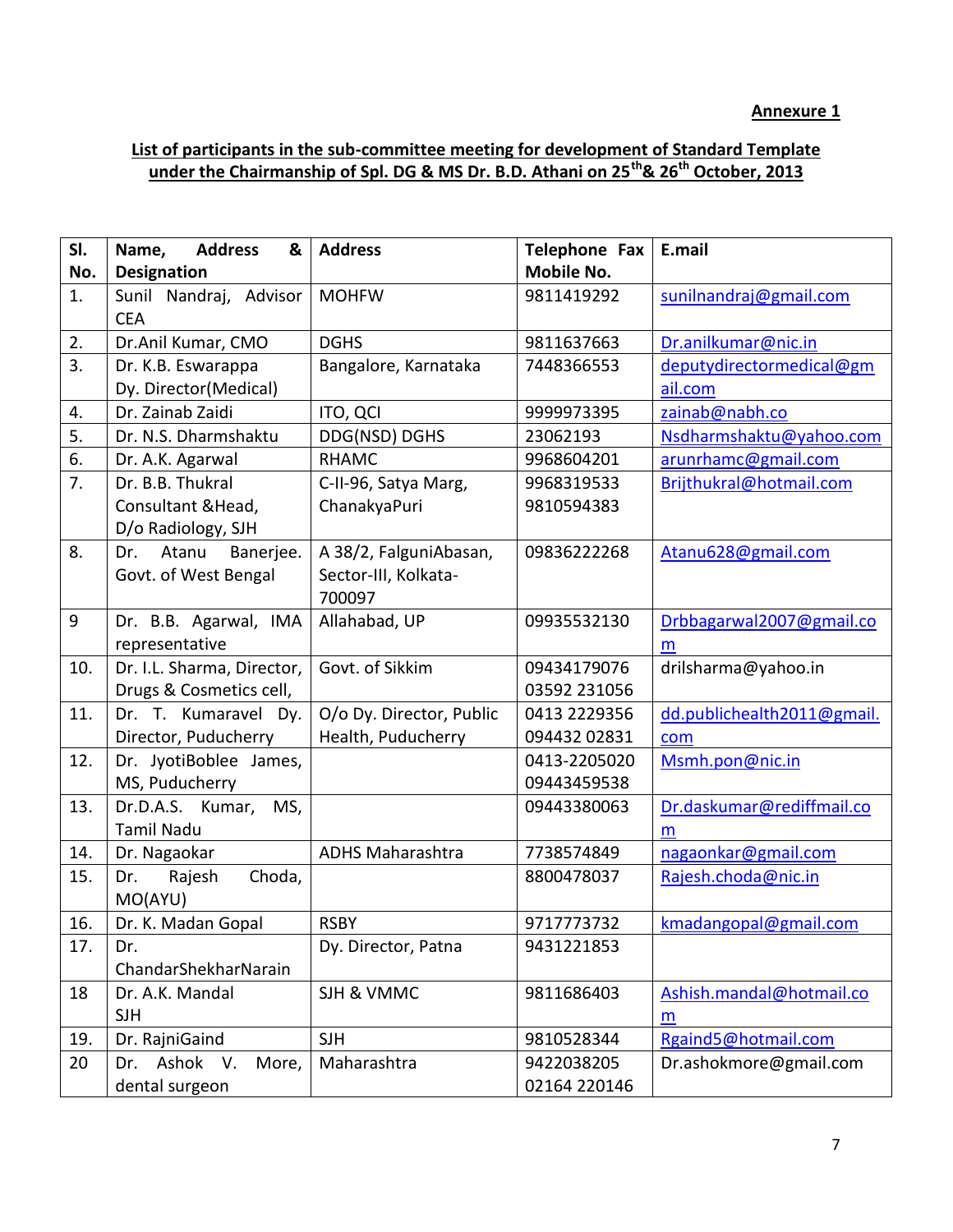|                        | <b>Template for Minimum standards for Hospital under CEA</b>                                                                                                                                                                                                                                                                                                                                                                                                                                                                                                                   |  |
|------------------------|--------------------------------------------------------------------------------------------------------------------------------------------------------------------------------------------------------------------------------------------------------------------------------------------------------------------------------------------------------------------------------------------------------------------------------------------------------------------------------------------------------------------------------------------------------------------------------|--|
| Definition             | Each Clinical establishment will be defined on the basis of<br>specialities/services provided and facilities available.<br>As defined by Sub committee 1                                                                                                                                                                                                                                                                                                                                                                                                                       |  |
| Scope                  | This includes the range services being provided by the facility to<br>which the standards will be applicable.<br>The Scope can be defined in terms of :<br>Type of Hospital:<br>$\mathsf{L}$<br>1. Location<br>2. Ownership<br>3. System of medicine practiced<br>4. Bed Strength of the hospital<br>5. Units and Divisions of the hospital<br>ΙΙ.<br>Services provided:<br>1. General Purpose<br>2. Single speciality<br>3. Multispecialty<br>4. Super speciality<br>5. Level of services                                                                                     |  |
| PhysicalInfrastructure | Location<br>1.<br>Space requirement- This entails the minimum space required<br>2.<br>for carrying out the basic functions of the facility which<br>includes:<br>2.1 Minimum area required for establishing the facility - extent<br>of space available<br>2.2 Functional space in respect of each speciality and level of<br>services :<br>1. Parking facilities<br>Reception/Registration<br>2.<br>3. Causality/Emergency area<br>4. OPD Area<br>5. Waiting area with Public Utilities, ATM counters and Safe<br>drinking water etc.<br><b>Diagnostic and Pharmacy</b><br>6. |  |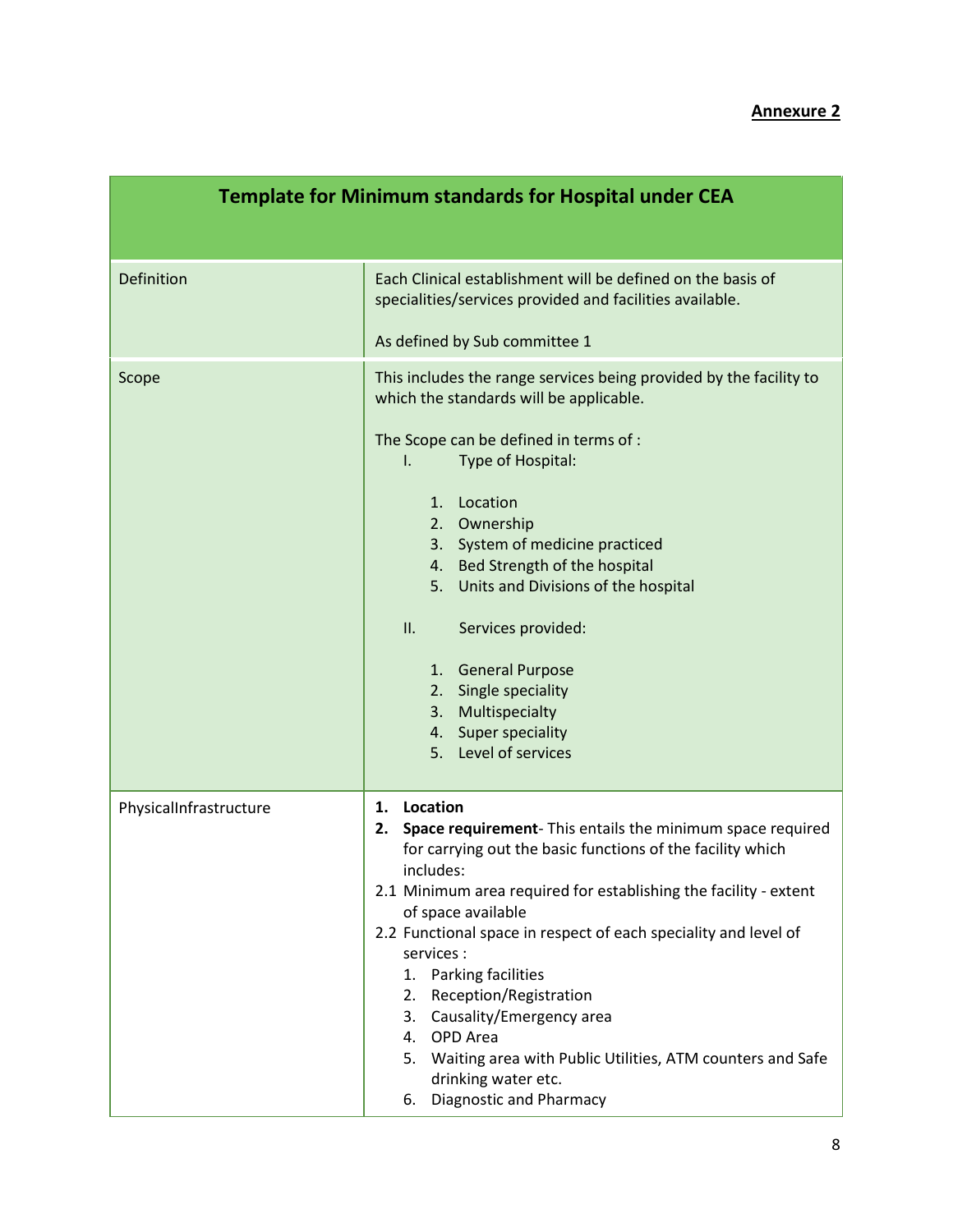| Laboratory/collection centre as applicable<br>$\bullet$<br>Imaging as applicable<br>Pharmacy                            |
|-------------------------------------------------------------------------------------------------------------------------|
| 7. Public relation and medical social work department                                                                   |
| <b>Medical Record Department</b><br>8.                                                                                  |
| Blood Storage/Blood bank as applicable<br>9.                                                                            |
| 10. In Patient Department/Wards - General, Semi private                                                                 |
| and private                                                                                                             |
| 11. ICU - IMCU, ICCU, NICU                                                                                              |
| 12. Labour room as applicable                                                                                           |
| 13. Operation Theatre - Major and minor as applicable                                                                   |
| 14. Sterilization/CSSD                                                                                                  |
| 15. Laundry/Kitchen as applicable                                                                                       |
| 16. Medical gas/Manifold room                                                                                           |
| 17. Ambulance service as applicable                                                                                     |
| 18. Biomedical waste management facility                                                                                |
| 19. Energy conservation system adoption                                                                                 |
| 20. Medico legal section including facility for post-mortem as                                                          |
| applicable.                                                                                                             |
| 21. Central billing and accounting<br>22. Stores                                                                        |
|                                                                                                                         |
| <b>General Stores</b><br>$\bullet$                                                                                      |
| <b>Medical Stores</b><br>٠                                                                                              |
| Inventory of Medical equipment and history of<br>$\bullet$                                                              |
| equipment                                                                                                               |
| Policy/Practice on use of disposables/non-<br>٠<br>disposables                                                          |
|                                                                                                                         |
| Policy/Practice on outsourced services<br>Policy/Practice on condemnation                                               |
|                                                                                                                         |
| 23. Academic and Research wing including Biostatistics Unit<br>24. Hospital Management/Administration and Staff section |
| 25. Residential accommodation for Doctors and Staff                                                                     |
| 26. Policy for capacity augmentation in disasters                                                                       |
| 2.3. Furniture & Fixtures for all functional unit                                                                       |
| 2.4. Communication - Telephone/Intercom for internal and                                                                |
| external communication                                                                                                  |
| 2.5. Water & Electricity                                                                                                |
|                                                                                                                         |
| Basic signage- A signage within or outside the facility should<br>З.                                                    |
| be made available containing the following information.                                                                 |
| 3.1 Informative signage's                                                                                               |
| Name of the care provider with registration number,<br>a)                                                               |
| b) Fee structure,                                                                                                       |
| c) Timings of the facility                                                                                              |
| d) Services provided                                                                                                    |
| 3.2 Safety signage's                                                                                                    |
| Safety Hazard and Caution signs<br>a)                                                                                   |
|                                                                                                                         |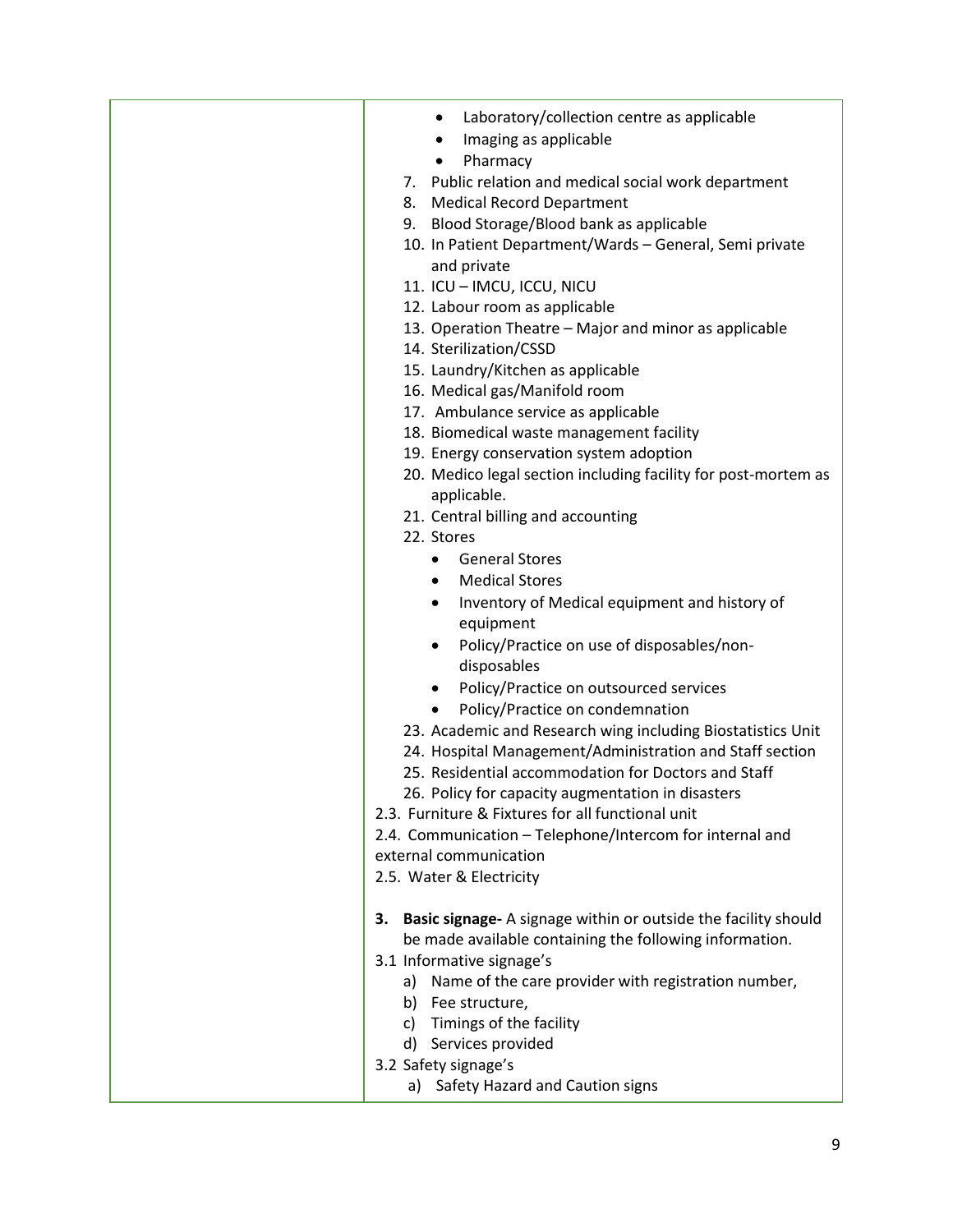|                       | b) Appropriate Fire exit signage's                                                                                                                                                                                                                                                                                                                                                                                                                                                                                                                                                                                                                                                                                                                                                                                |
|-----------------------|-------------------------------------------------------------------------------------------------------------------------------------------------------------------------------------------------------------------------------------------------------------------------------------------------------------------------------------------------------------------------------------------------------------------------------------------------------------------------------------------------------------------------------------------------------------------------------------------------------------------------------------------------------------------------------------------------------------------------------------------------------------------------------------------------------------------|
| <b>Human Resource</b> | Human Resource Requirement-This includes the<br>1.<br>designation, minimum qualification & number of people<br>required in the facility.<br>1.1 Doctors<br>a. Medical person in charge (MS/Director)<br>b. Full Time Consultants<br>c. Part Time consultants<br>d. Visiting consultants<br>e. Duty Doctors<br>1.2 Nurses<br>a. Nursing Head<br>b. General Nurses<br>c. Trained nurses for ICU/OT/HDU etc<br>1.3 Pharmacist<br>1.4 Paramedical staff<br>a. Lab technician as applicable<br>b. X ray technician as applicable<br>c. OT technician as applicable<br>d. ECG technician as applicable<br>e. Dietician as applicable<br>f. Physiotherapy as applicable<br>g. Psychologist as applicable<br>h. Medico social worker/PRO as applicable<br>1.5 Support staff<br>a. Receptionist & Billing<br>b. MRT Office |
|                       | Security including Closed circuit surveillance and<br>C.<br>sanitation<br>d. Transport facility including Driver as applicable<br>e. Data Entry Operators<br>f.<br>Housekeeping                                                                                                                                                                                                                                                                                                                                                                                                                                                                                                                                                                                                                                   |
|                       | 1.6 Rapid Response Team<br>1.7 others                                                                                                                                                                                                                                                                                                                                                                                                                                                                                                                                                                                                                                                                                                                                                                             |
|                       | Policy of manpower engagement/posting/rotation of medical<br>2.<br>and allied health professionals<br>Standards pertaining to personal record keeping and training<br>3.<br>of the staff                                                                                                                                                                                                                                                                                                                                                                                                                                                                                                                                                                                                                          |
|                       | Payment/Roaster of salary of staff<br>4.<br>Any other requirements specific to the clinical establishment<br>5.<br>like Periodic health check-ups of vaccination of staff in lab,<br>blood bank or TLD monitoring of staff in imaging centre etc.                                                                                                                                                                                                                                                                                                                                                                                                                                                                                                                                                                 |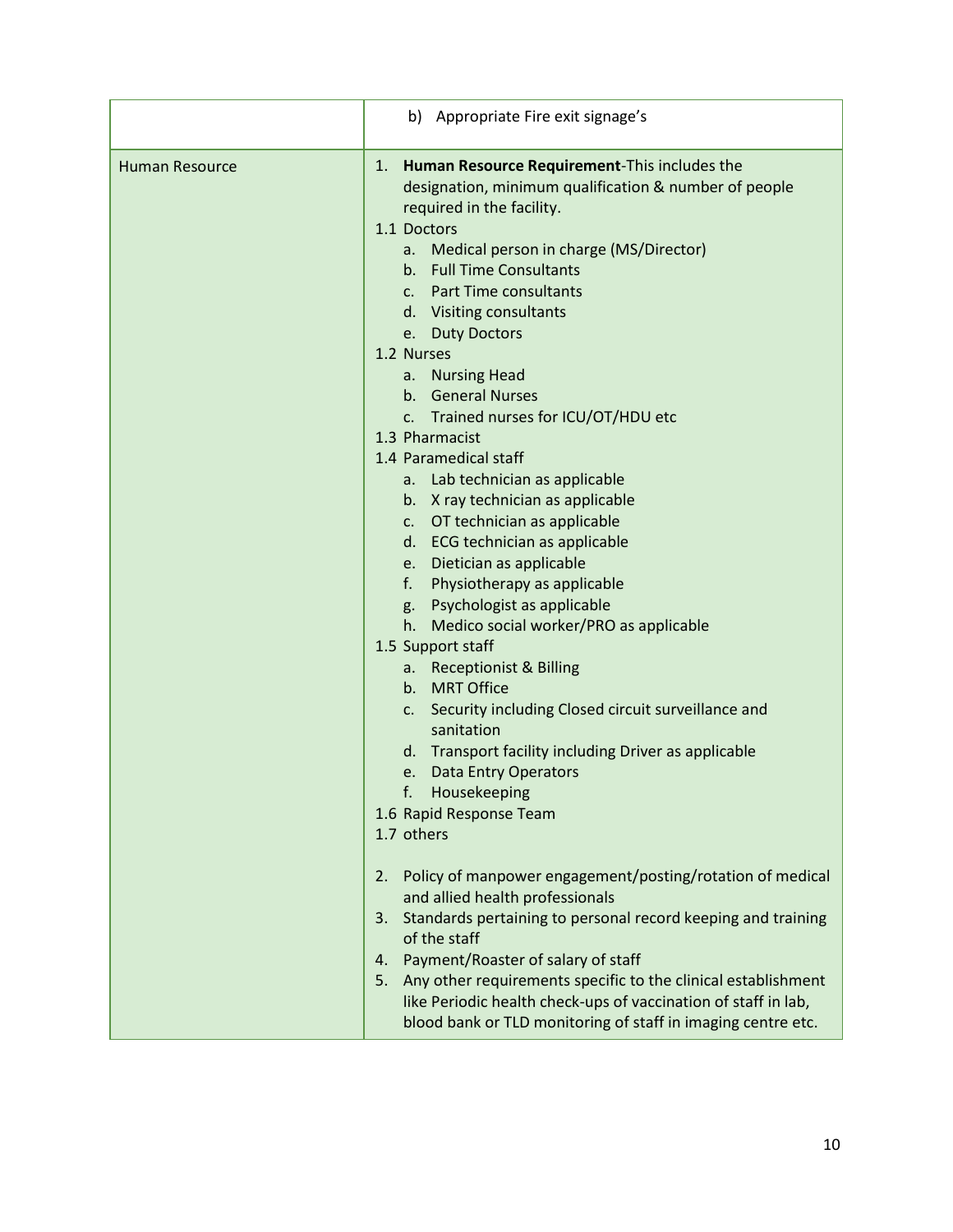| Equipment/instruments/drugs                | 1 Medical Equipment and Instruments-list of minimum essential<br>and emergency equipment and instrument and maintenance of<br>the same.<br>Therapeutic equipment<br>a)<br>b) Surgical equipment<br>c) Diagnostic equipment<br>d) Emergency equipment<br>e) Sterilizing Equipment<br>2. Drugs, Medical devices and Consumables -Also minimum<br>essential drug which needs to be maintained in the facility.<br>Especially Emergency drugs.<br>3. List of Disposables<br>4. Annual Maintenance recordsof equipment |
|--------------------------------------------|-------------------------------------------------------------------------------------------------------------------------------------------------------------------------------------------------------------------------------------------------------------------------------------------------------------------------------------------------------------------------------------------------------------------------------------------------------------------------------------------------------------------|
| <b>Support Service</b>                     | <b>Reception &amp; Billing</b><br>Laboratory,<br>Imaging,<br>Pharmacy<br>Sterilization/CSSD,<br>Laundry, Kitchen,<br>Medical gases and manifold room,<br>Blood storage and blood bank,<br>Ambulance etc.<br>Minimum requirement pertaining to the essential support<br>service depending on the type of Clinical establishment.                                                                                                                                                                                   |
| Legal/Statutory Requirements               | Legal/statutory requirements to be complied with pertaining to<br>the type of clinical establishment<br>Records on observance of guidelines of regulatory authorities<br>namely AERB etc.<br>Ethics committee<br>Site, Space, Location and environmental requirements to take<br>into account local bye laws                                                                                                                                                                                                      |
| <b>Record Maintenance and</b><br>reporting | Standards for generation of medical records and record<br>maintenance<br>Standard on content of medical record.<br>2.<br>Standard on reporting of various notifiable diseases as per<br>3.<br>scope of services of Clinical establishment<br>Availability of reference library including<br>4.<br>books/periodicals/e-journals/CDs                                                                                                                                                                                |
| Standards on basic processes               | Registration of patients<br>$\mathbf{1}$<br>Assessment of patient<br>$\overline{2}$<br>3<br>Infection Control practices including Use of Disinfectants and<br><b>Hand Washing</b><br><b>Patient Safety Practices</b><br>4<br>Safety considerations<br>5<br><b>Patient Information and Education</b><br>6                                                                                                                                                                                                          |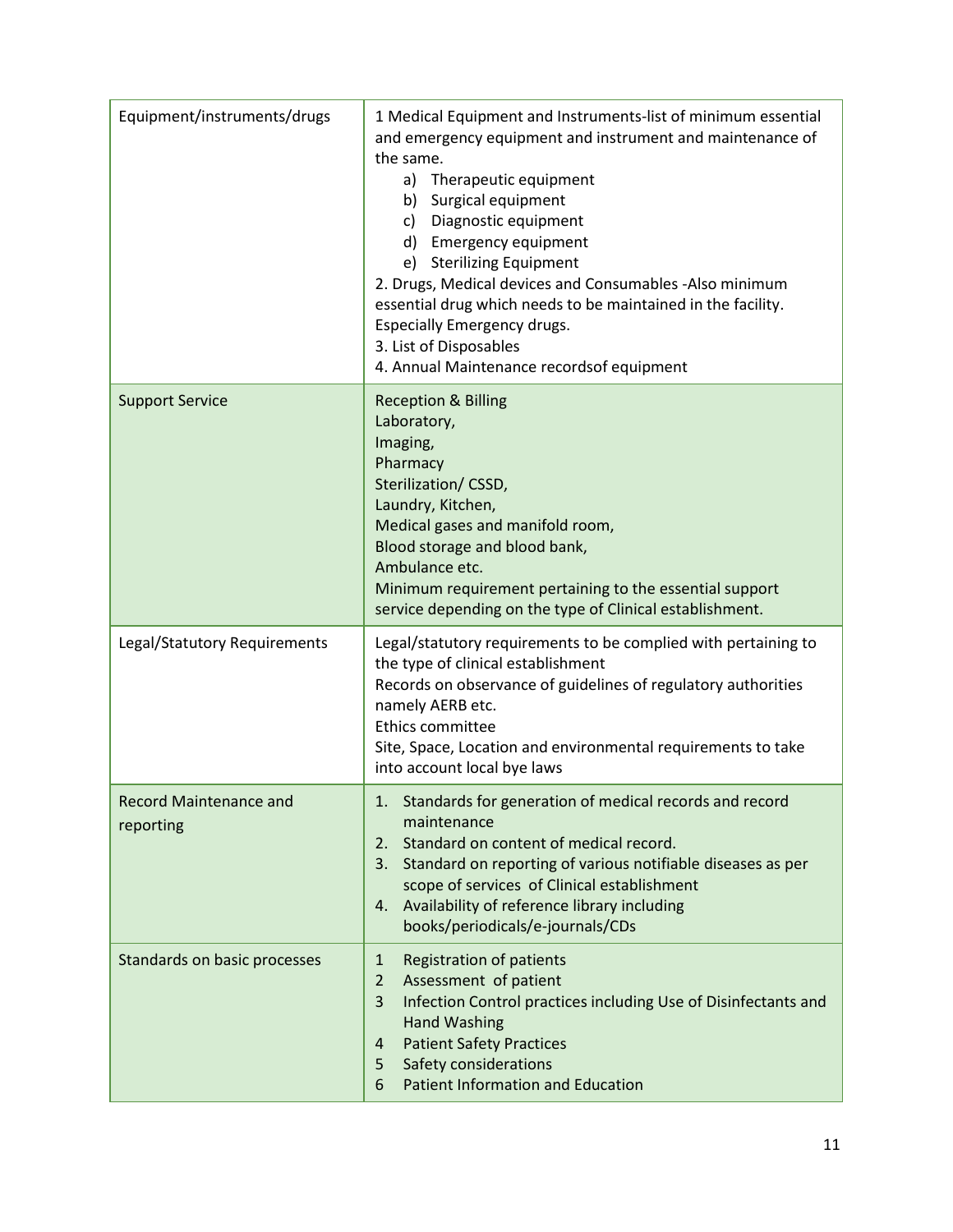| Grievance registration and disposal mechanism<br>Discharge<br>8<br>Medical audit<br>$\mathsf{q}$ |
|--------------------------------------------------------------------------------------------------|
|--------------------------------------------------------------------------------------------------|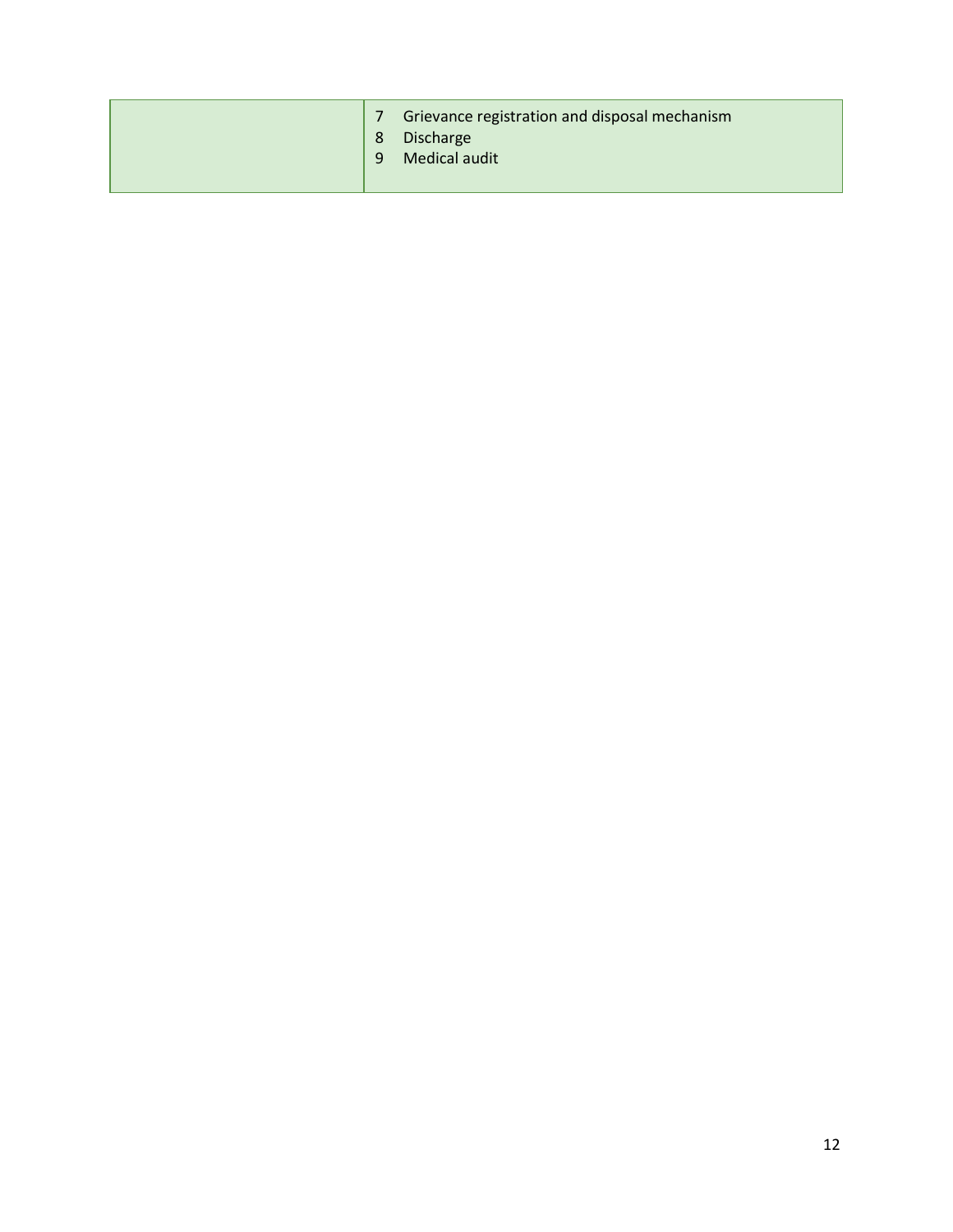| <b>Template for Minimum Standards</b> |                                                                                                                                                                                                                                                                                                                                                                                                                                                                                                               |  |
|---------------------------------------|---------------------------------------------------------------------------------------------------------------------------------------------------------------------------------------------------------------------------------------------------------------------------------------------------------------------------------------------------------------------------------------------------------------------------------------------------------------------------------------------------------------|--|
| <b>Clinics/Polyclinics</b>            |                                                                                                                                                                                                                                                                                                                                                                                                                                                                                                               |  |
| Definition                            | <b>General or Specialist</b>                                                                                                                                                                                                                                                                                                                                                                                                                                                                                  |  |
| <b>Scope of Services</b>              | This includes the services being provided by the clinic (general or<br>as per speciality) such as Primary Health Care, First Aid,<br>immunization, Consultation, Advise, interventions and reference.                                                                                                                                                                                                                                                                                                         |  |
| Physical Infrastructure               | Location<br><b>Space requirement</b><br>Reception and waiting area<br>Consultation/examination rule<br>Outside signage<br>Name of establishment<br>Name of the medical person incharge with qualification and<br>registration number<br><b>Timings</b><br>Services (in brief)<br><b>Inside Signage</b><br>Services offered<br>Charges for the services<br>Safety signages<br>Infrastructure<br><b>Furniture &amp; Fixtures</b><br>Communication system<br>Public utilities (safe drinking water, toilet etc.) |  |
| <b>Human Resource</b>                 | <b>Technical Staff</b><br>Non-Technical Staff (Skilled/Non-skilled including male/female)<br>(Full time/Part time/Visiting)<br>Duty and salary Roster of the Staff to be in place.<br>Periodic health check ups and vaccination of staff                                                                                                                                                                                                                                                                      |  |
| Equipment/instruments/drugs           | <b>Equipment and Instruments-</b><br><b>General Common Equipment</b><br>Stethoscope<br>Thermometer<br><b>BP</b> apparatus<br>Glucometer<br>Weigh machine<br>Sterilization equipment Autoclave (preferred)<br>Equipment and instrument as per speciality and interventions<br>provided                                                                                                                                                                                                                         |  |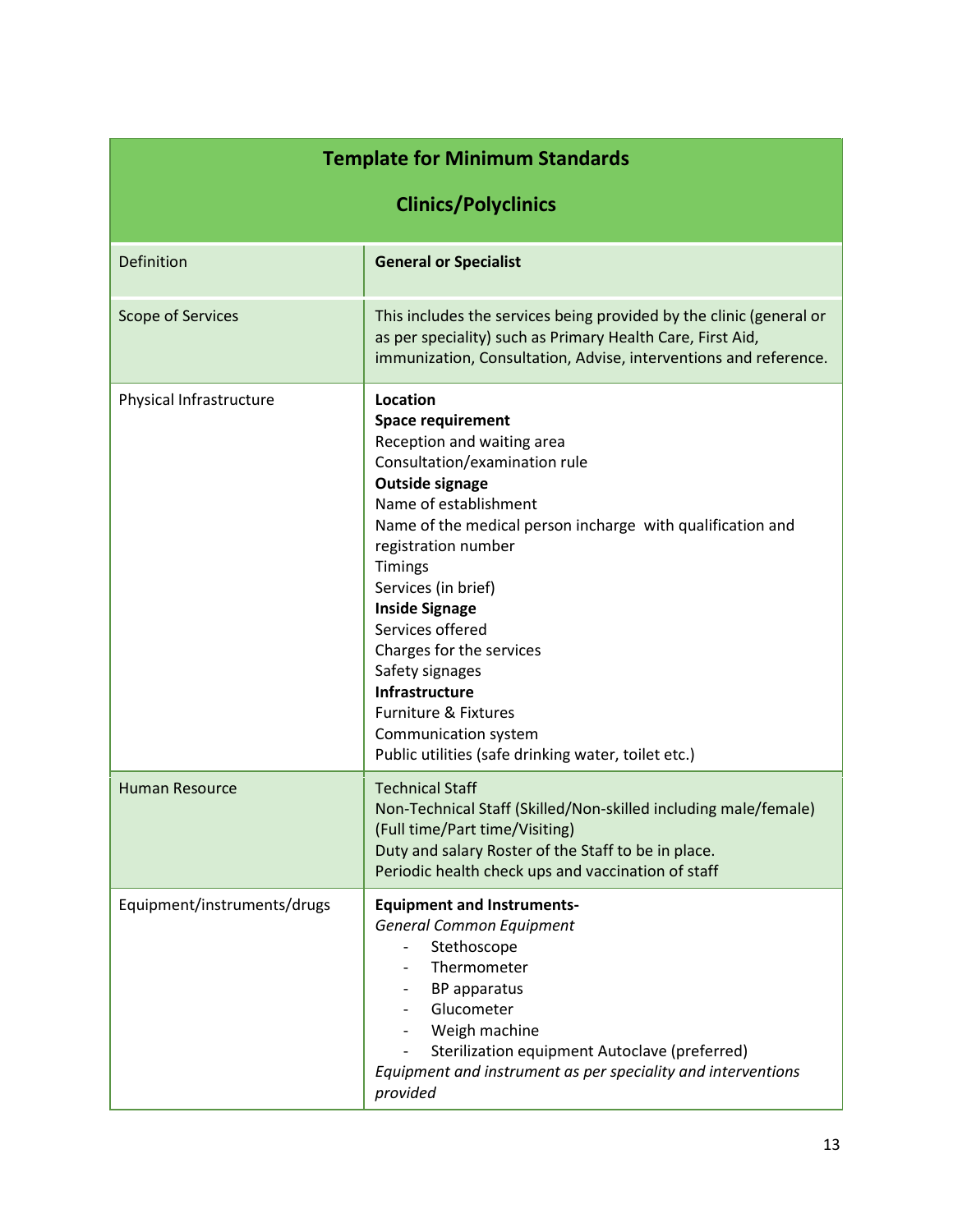|                                            | <b>Emergency Kit and medicines</b><br><b>Consumables</b><br><b>List of Disposables</b><br>Annual Maintenance recordsof equipment                                                                                                                                                                                                        |
|--------------------------------------------|-----------------------------------------------------------------------------------------------------------------------------------------------------------------------------------------------------------------------------------------------------------------------------------------------------------------------------------------|
| <b>Support Service</b>                     | <b>Sterilization facilities</b><br>Security<br><b>Ethics</b><br><b>BMW Management</b><br>Laundry                                                                                                                                                                                                                                        |
| Legal/Statutory Requirements               | Legal/statutory requirements to be complied with pertaining to<br>the category of clinical establishment<br>Site, Space, Location and environmental requirements to take<br>into account local bye laws                                                                                                                                 |
| <b>Record Maintenance and</b><br>reporting | <b>OPD</b><br>Service register<br>MLC (optional)<br>Confidentiality                                                                                                                                                                                                                                                                     |
| Standards on basic processes               | Receiving patients, privacy for patients while examining especialy<br>females<br><b>Infection Control</b><br>Soap and Water<br>Facilities for Hand washing and disinfection<br>Disinfection of work area<br>Use of disposable devices<br><b>Small Autoclave</b><br><b>Facilities for Sterilization</b><br>Policy on outsourced services |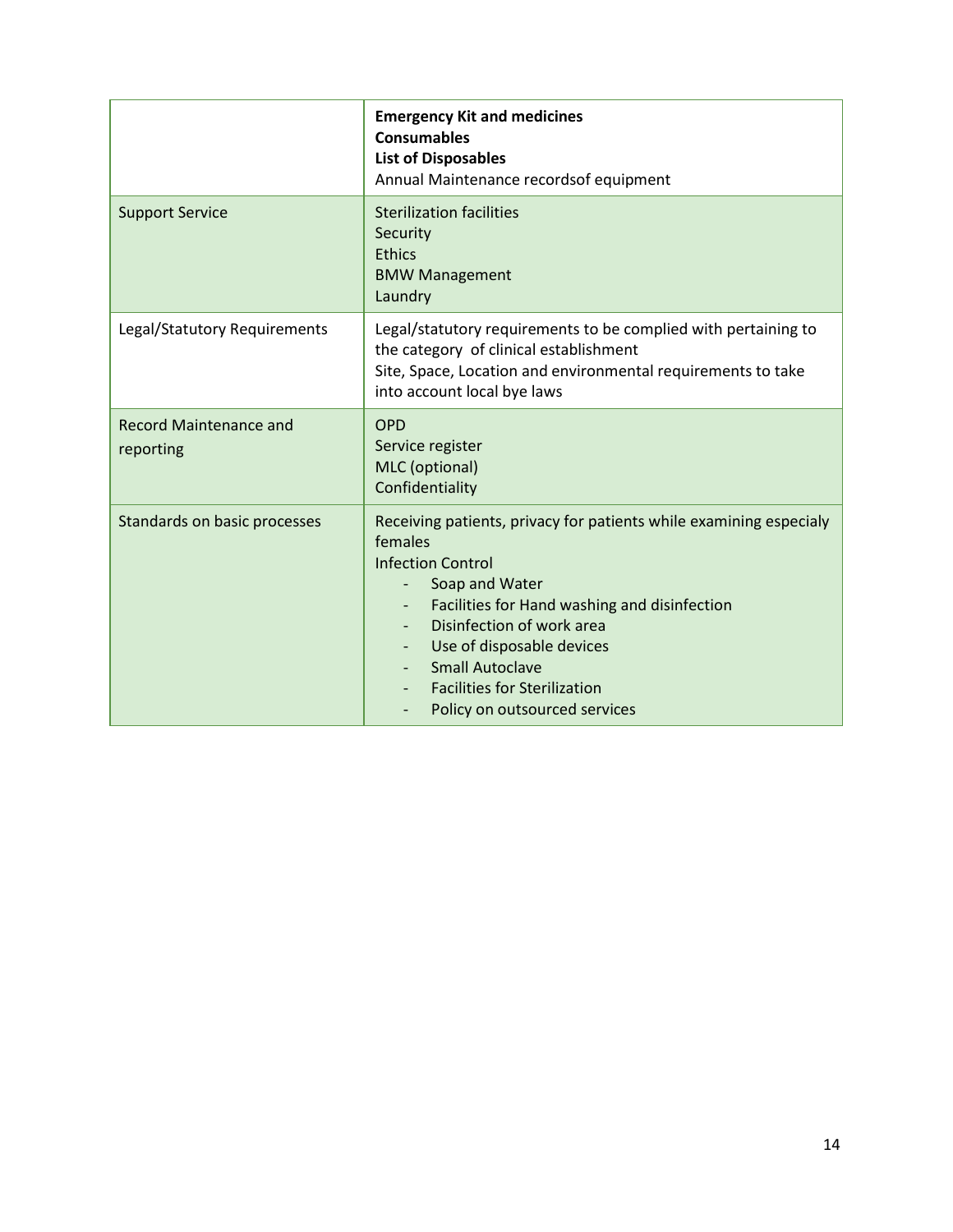| <b>Template for Minimum standards for Dental Clinics</b> |                                                                                                                                                                                |  |
|----------------------------------------------------------|--------------------------------------------------------------------------------------------------------------------------------------------------------------------------------|--|
| Definition                                               | Each Category of Dental clinic will be defined on the basis of services<br>provided and basic facilities available.                                                            |  |
| Scope of Services                                        | Examination, diagnosis and treatment of all the diseases of teeth and oral<br>cavity                                                                                           |  |
| Physical Infrastructure                                  | Name of the dental surgeon incharge with qualification and registration<br>number                                                                                              |  |
|                                                          | Timings of the Dental clinic                                                                                                                                                   |  |
|                                                          | Consultaion/Fee structure: To be displayed separately                                                                                                                          |  |
|                                                          | Safety signages Nothing particular excepty fire safety and Biomedical<br>Waste                                                                                                 |  |
|                                                          | Space requirement for waiting room, consulting room and treatment<br>room, safe drinking water                                                                                 |  |
|                                                          | <b>Furniture &amp; Fixtures</b>                                                                                                                                                |  |
|                                                          | Communication system - Landline and mobile number for appointment<br>with internet access                                                                                      |  |
|                                                          | <b>Electrical facilities</b>                                                                                                                                                   |  |
|                                                          | Qualification of Incharge dental surgeon                                                                                                                                       |  |
| Human Resource                                           | Trained Chairside assistant, Dental Technician                                                                                                                                 |  |
| (Full time/Part time/Visiting)                           | Minimum Dental Equipments with accesaries                                                                                                                                      |  |
|                                                          | Payment/Roaster of salary of staff                                                                                                                                             |  |
|                                                          | Periodic health check up and vaccination of staff                                                                                                                              |  |
| Equipment/instruments/drugs                              | Dental X-Ray                                                                                                                                                                   |  |
|                                                          | Sterilization equipments                                                                                                                                                       |  |
|                                                          | List of Drugs required                                                                                                                                                         |  |
|                                                          | List of dental devices required                                                                                                                                                |  |
|                                                          | List of Consumables and disposables required                                                                                                                                   |  |
|                                                          | Annual Maintenance protocol for equipment and its record maintenance                                                                                                           |  |
|                                                          | Receptionist who will be optional                                                                                                                                              |  |
| <b>Support Service</b>                                   | Registration with State pollution control board for BMW 1998                                                                                                                   |  |
| Legal/Statutory Requirements                             | Out patient records with names, addresses, Diagnosis and treatments<br>given<br>Site,<br>Space, Location and environmental requirements to take into account<br>local bye laws |  |
| <b>Record Maintenance and</b>                            | <b>Confidentialty of Medical records</b>                                                                                                                                       |  |
| reporting                                                | Medicolegal records, as applicable                                                                                                                                             |  |
|                                                          | Record keeping of personnel working in dental clinic indicating their<br>details including qualification and training                                                          |  |
|                                                          | Duration of record maintenance: As per the Acts and Rules in force                                                                                                             |  |
| Standards on basic processes                             | <b>Infection Control practices</b>                                                                                                                                             |  |
|                                                          | Safety considerations-                                                                                                                                                         |  |
|                                                          | <b>Patient Information and Education</b>                                                                                                                                       |  |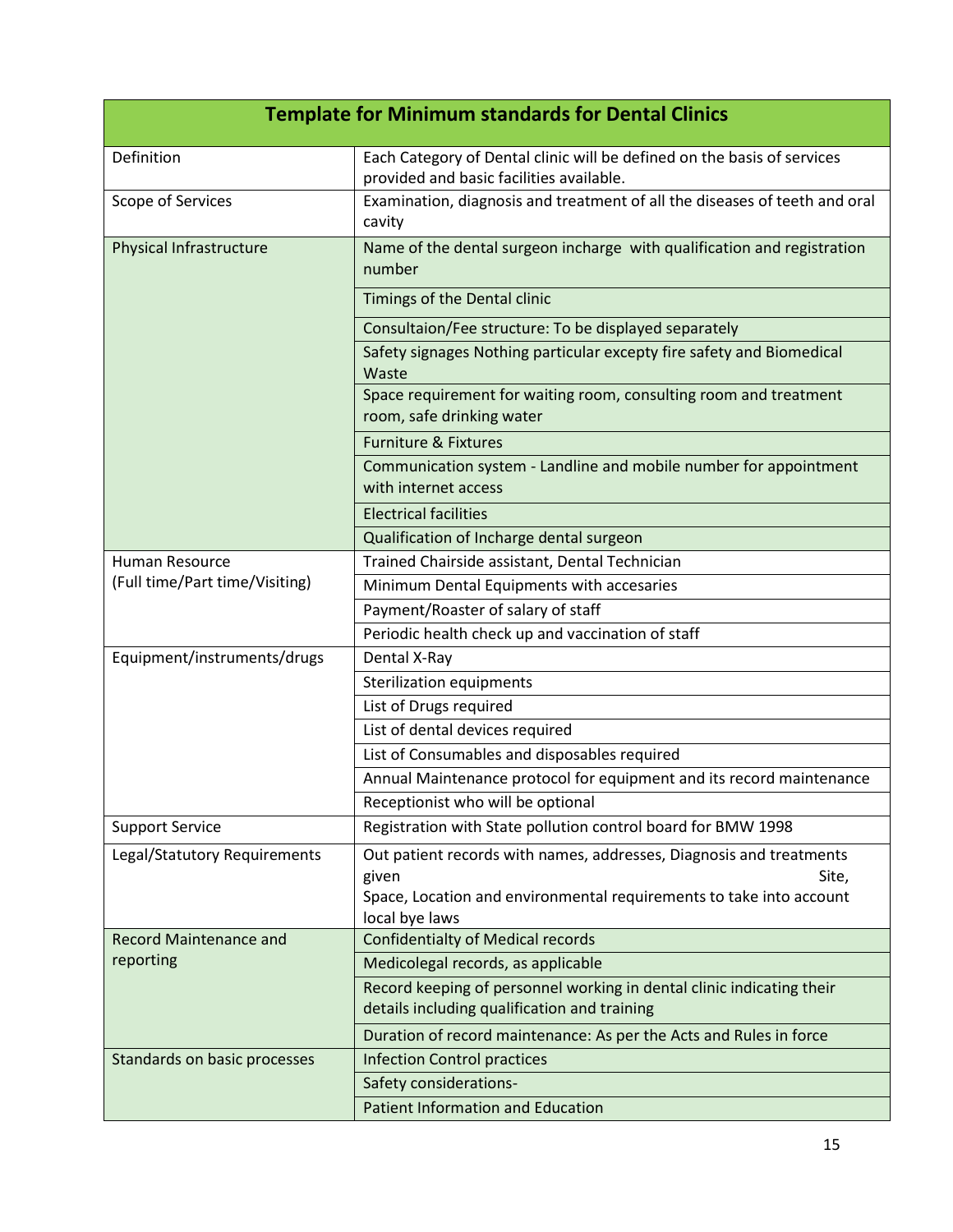| <b>Templates for Minimum standards for Laboratories</b> |                                                                                                                                                                                                                                                           |
|---------------------------------------------------------|-----------------------------------------------------------------------------------------------------------------------------------------------------------------------------------------------------------------------------------------------------------|
| Definition                                              | Pathology Laboratory                                                                                                                                                                                                                                      |
| Scope of Services                                       | Lab medicine or Clinical Pathology                                                                                                                                                                                                                        |
|                                                         | Biochemistry                                                                                                                                                                                                                                              |
|                                                         | Hematology                                                                                                                                                                                                                                                |
|                                                         | Histopathlogy                                                                                                                                                                                                                                             |
|                                                         | Molecular Genetics                                                                                                                                                                                                                                        |
|                                                         | Cytopathogy                                                                                                                                                                                                                                               |
| Infrastructure                                          | 1. Location                                                                                                                                                                                                                                               |
|                                                         | 2. Signage                                                                                                                                                                                                                                                |
|                                                         | Basic signage- A signage within or outside the facility<br>should be made available containing the following<br>information.                                                                                                                              |
|                                                         | a) Name of the Pathologist incharge with qualification and<br>registration number,                                                                                                                                                                        |
|                                                         | b) Broad Services provided i.e.Hematology, Biochemistry,<br>Clinical Pathology, Histology, Cytology Molecular Genetics-<br>Whichever is applicable                                                                                                        |
|                                                         | c) Timings of the different consultants                                                                                                                                                                                                                   |
|                                                         | d) Internet facility, Telphone and mobile number for<br>appointment                                                                                                                                                                                       |
|                                                         | Fee structure: To be displayed separately including type of<br>investigation and charges <i>i.e.</i> Special and routine tests.                                                                                                                           |
|                                                         | Safety signage's (wherever applicable)                                                                                                                                                                                                                    |
|                                                         | Safety Hazard and Caution signs - Biomedical waste segreted<br>in colored bins and bags as per Biomedical waste Management<br>and Handling Rules 1998 including Radioactive materials, toxc<br>chemicals, Microbial agents, Infected biological material. |
|                                                         | Appropriate Fire exit signage's - Minimum one fire extinguisher                                                                                                                                                                                           |
|                                                         | 3. Space requirement-                                                                                                                                                                                                                                     |
|                                                         | A. Registration and waiting room, Public Utilities, Safe<br>drinking water etc.                                                                                                                                                                           |
|                                                         | B. Sample collection area                                                                                                                                                                                                                                 |
|                                                         | C. Laboratory with adequate diffuse and spot lighting                                                                                                                                                                                                     |
|                                                         | D. Toilet                                                                                                                                                                                                                                                 |
|                                                         | E. Reporting and billing area                                                                                                                                                                                                                             |
|                                                         | F. Staff room and doctor's duty room - Male and female<br>different where 24 hours services are there                                                                                                                                                     |
|                                                         | G. Washing room                                                                                                                                                                                                                                           |
|                                                         | H. Preservation of the specimens and slides                                                                                                                                                                                                               |
|                                                         | I. Electrical facilities                                                                                                                                                                                                                                  |
|                                                         | J. Temperature control for specilizedequipments like flow<br>cytometry and chemiluminescence equipments etc.                                                                                                                                              |
|                                                         | K. Counselling room for HIV                                                                                                                                                                                                                               |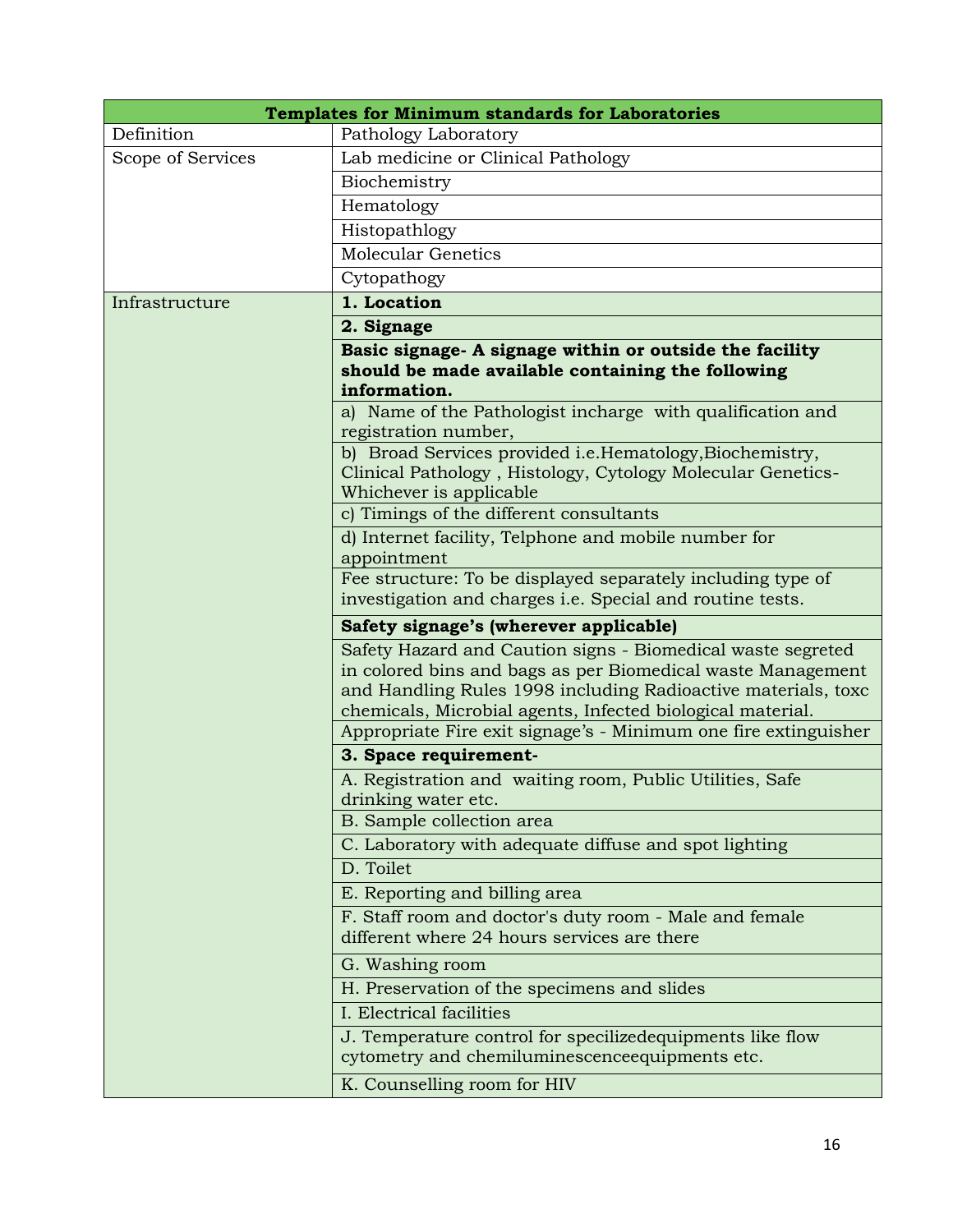|                                     | L. FNAC room for females for sample collection                                                                                                                                                                                |
|-------------------------------------|-------------------------------------------------------------------------------------------------------------------------------------------------------------------------------------------------------------------------------|
|                                     | M. Dark room for Immunofluorescence                                                                                                                                                                                           |
|                                     | N. Frozen Section facilities                                                                                                                                                                                                  |
|                                     | 5. Furniture & Fixtures                                                                                                                                                                                                       |
|                                     | 6. Communication system - Telphone and mobile number<br>for appointment                                                                                                                                                       |
|                                     | 7. Water - Basins                                                                                                                                                                                                             |
| Human resource                      | Designation, minimum qualification of Pathologist. MD<br>Pathology can also look after clinical biochemistry and Clinical<br>microbiology along with all aspects of pathology mentioned<br>above.                             |
|                                     | Number of laboratory technicians with DMLT / MLT<br>qualification                                                                                                                                                             |
|                                     | Support staff such as servant                                                                                                                                                                                                 |
|                                     | Roaster of salary of staff                                                                                                                                                                                                    |
|                                     | Periodic health check up and vaccination of staff                                                                                                                                                                             |
| Equipment/instruments               | List of minimum Pathology Equipments with quantity                                                                                                                                                                            |
| /drugs                              | List of minimum Pathology Instruments with quantity                                                                                                                                                                           |
|                                     | Sterilization such Hot air oven or Autoclave                                                                                                                                                                                  |
|                                     | List of reagents and Consumables required                                                                                                                                                                                     |
|                                     | List of Disposables                                                                                                                                                                                                           |
|                                     | Annual Maintenance and records for equipment                                                                                                                                                                                  |
| Support Service                     | Number of laboratory technicians with DMLT qualification with<br>support staff such as servant                                                                                                                                |
| Legal/Statutory<br>Requirements     | Legal/statutory requirements such as registration with state<br>pollution control board with registration number and date of<br>expiry<br>Site, Space, Location and environmental requirements to be as<br>per local bye laws |
| Record Maintenance and<br>reporting | Reports of all patients datewise and specialty wise for ex<br>Histopathology, Cytology, Hematology and Laboratory<br>Medicine.                                                                                                |
|                                     | Medicolegal records if applicable                                                                                                                                                                                             |
|                                     | Record keeping of technicians working in laboratory indicating<br>their details of qualification training and others                                                                                                          |
|                                     | Availability of reference library including books/periodicals/e-<br>journals/CDs                                                                                                                                              |
|                                     | Duration of preservation of record                                                                                                                                                                                            |
| Standards on basic                  | Infection Control practices - As per BMW Rules 1998                                                                                                                                                                           |
| processes                           | Safety considerations- Fire safety, use of disposable needles etc                                                                                                                                                             |
|                                     | Patient Information and Education                                                                                                                                                                                             |
|                                     | Process of calibration of equipments and reagents                                                                                                                                                                             |
|                                     | Booklet of SOPs of all procedures available                                                                                                                                                                                   |
|                                     | Grievance Registration and Disposal mechanism                                                                                                                                                                                 |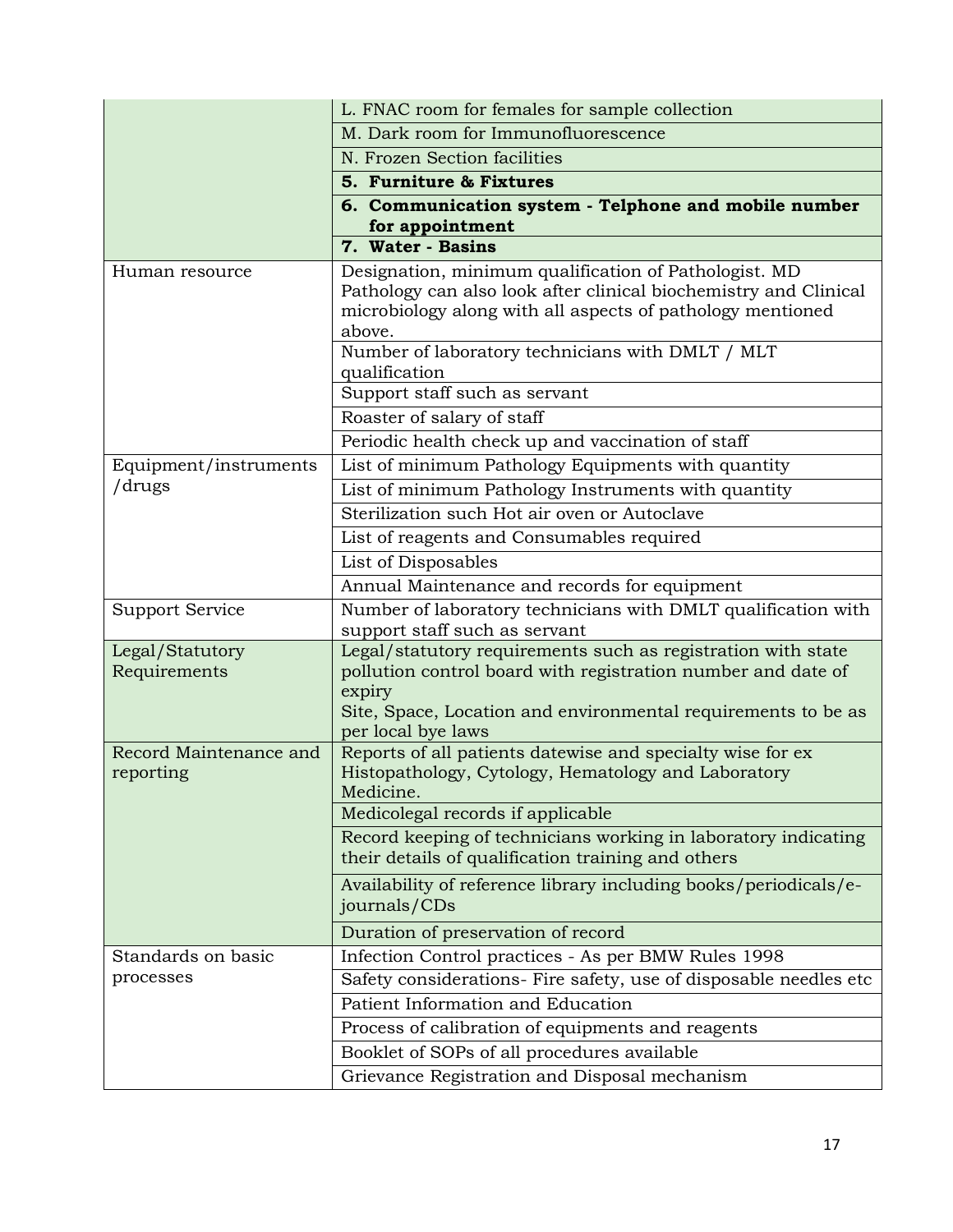| Templates for Minimum standards for Microbiology and serology Laboratory |                                                                            |  |
|--------------------------------------------------------------------------|----------------------------------------------------------------------------|--|
| Definition                                                               | Microbiology and serology Laboratory                                       |  |
| Scope of Services                                                        | Serology                                                                   |  |
|                                                                          | Culture and nonculture, Serological diagnosis of                           |  |
|                                                                          | clinical syndrome                                                          |  |
|                                                                          | 1 Basic signage- A signage within or outside the                           |  |
| Physical Infrastructure                                                  | facility should be made available containing the<br>following information. |  |
|                                                                          | a) Name of the Microbiologist incharge with                                |  |
|                                                                          | qualification and registration number,                                     |  |
|                                                                          | b) Broad Services provided i.e.Bacteriology,                               |  |
|                                                                          | Immunology, Virology, Parasitology, Mycology,                              |  |
|                                                                          | STD, Serology - Whichever is applicable                                    |  |
|                                                                          | c) Timings of the facility                                                 |  |
|                                                                          | d) Telephone and mobile number for appointment                             |  |
|                                                                          | e) Consultaion/Fee structure: To be displayed                              |  |
|                                                                          | separately including type of investigation and                             |  |
|                                                                          | charges<br>f) Rooms for specific laboratories as in $"b"$ .                |  |
|                                                                          | g) Billing                                                                 |  |
|                                                                          | Safety signage's (wherever applicable)                                     |  |
|                                                                          | Bio Hazard, Chemical, Radiation and Caution signs                          |  |
|                                                                          | Wherever applicable- Biomedical waste segregated                           |  |
|                                                                          | in colored bins and bags as per Biomedical waste                           |  |
|                                                                          | Management and Handling Rules 1998                                         |  |
|                                                                          | Appropriate Fire exit signage's - Minimum one fire                         |  |
|                                                                          | extinguisher                                                               |  |
|                                                                          | Space requirement-                                                         |  |
|                                                                          | Registration and waiting room, Reception and                               |  |
|                                                                          | billing area, Public Utilities, Safe drinking water<br>etc.                |  |
|                                                                          | Sample collection area, Phlebotomy room                                    |  |
|                                                                          | Central report dispatch / Collection area                                  |  |
|                                                                          | Reporting and billing area                                                 |  |
|                                                                          | Washing room with dry area                                                 |  |
|                                                                          | Autoclave room with pouring room                                           |  |
|                                                                          | Electrical facilities                                                      |  |
|                                                                          | Store for consumables                                                      |  |
|                                                                          | Hot room and cold room                                                     |  |
|                                                                          | Room for technical, administrative and doctors.                            |  |
|                                                                          | <b>Furniture &amp; Fixtures</b>                                            |  |
|                                                                          | Communication system - Telephone and mobile                                |  |
|                                                                          | number for appointment                                                     |  |
|                                                                          | <b>Water - Basins</b>                                                      |  |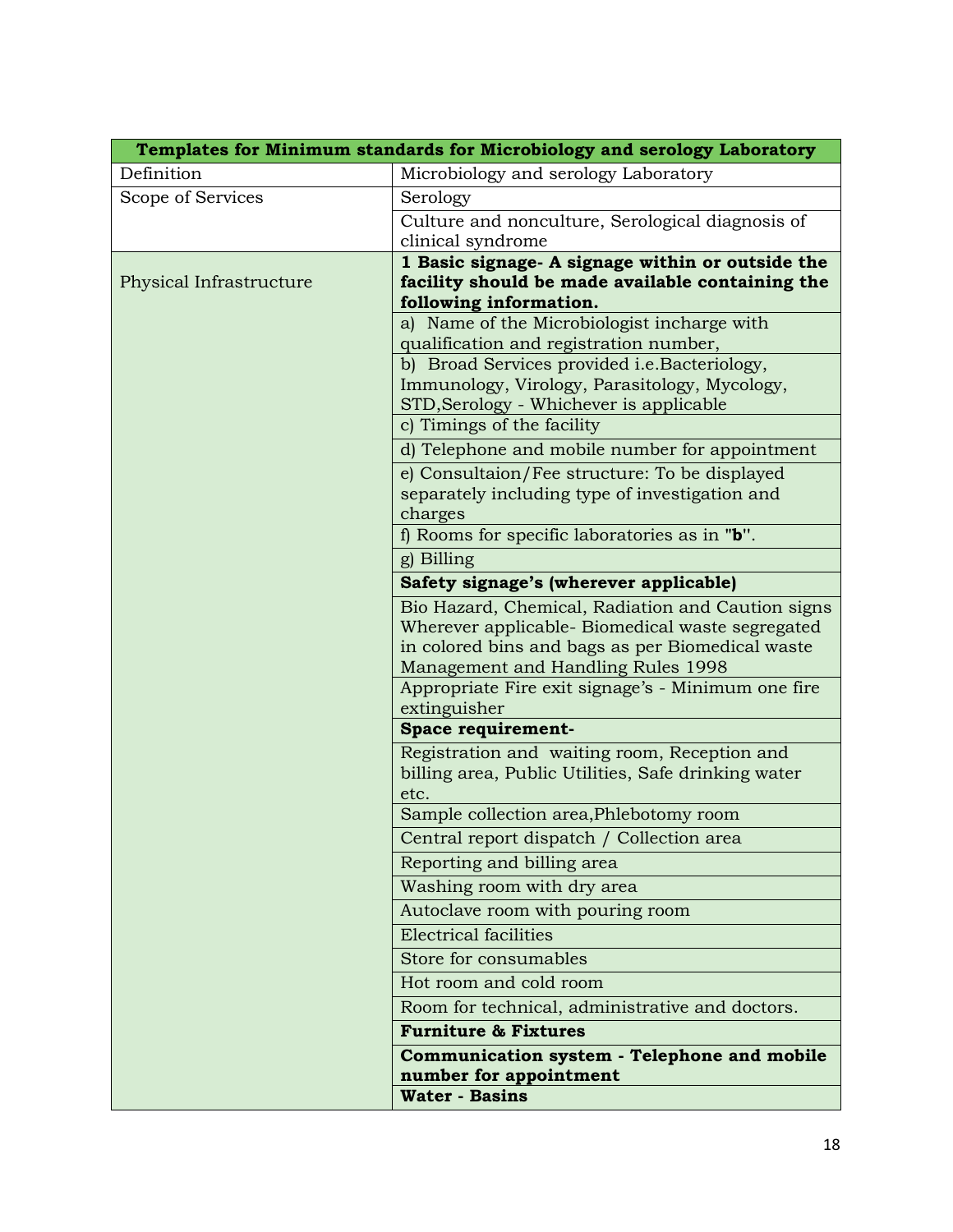| Human resource                | Designation, minimum qualification MD                                             |
|-------------------------------|-----------------------------------------------------------------------------------|
| (Full time/Parttime/Visiting) | Microbiology                                                                      |
|                               | Number of laboratory technicians with DMLT                                        |
|                               | qualification                                                                     |
|                               | Support staff such as servant                                                     |
|                               | Roaster of salary of staff                                                        |
|                               | Periodic health check up and vaccination of staff                                 |
| Equipment/instruments/drugs   | List of minimum Microbiology Equipments with                                      |
|                               | quantity                                                                          |
|                               | List of minimum Microbiology Instruments with                                     |
|                               | quantity                                                                          |
|                               | Sterilization such Hot air oven or Autoclane                                      |
|                               | Annual Maintenance protocol for equipment and                                     |
|                               | its record maintenance                                                            |
|                               | Reagents, Disposables and Consumables as per                                      |
|                               | requirement                                                                       |
| <b>Support Service</b>        | Number of Microbiology technicians and laboratory                                 |
|                               | attendents with DMLT qualification with support                                   |
|                               | staff such as General duty attendant.                                             |
| Legal/Statutory Requirements  | Legal/statutory requirements such as registration                                 |
|                               | with state pollution control board with registration<br>number and date of expiry |
| Record Maintenance and        | Content of reports of all patients datewise                                       |
| reporting                     |                                                                                   |
|                               | Medico legal records if applicable                                                |
|                               | Record keeping of technicians working in                                          |
|                               | laboratory indicating their details of qualification                              |
|                               | training and others<br>Availability of reference library including                |
|                               | books/periodicals/e-journals/CDs                                                  |
|                               |                                                                                   |
|                               | Duration of preservation of record                                                |
| Standards on basic processes  | Infection Control practices - As per BMW Rules                                    |
|                               | 1998 - All staff should be immunized with three                                   |
|                               | doses of Hepatitis B vaccine with facility of                                     |
|                               | biosafety cabinet.                                                                |
|                               | Safety considerations- Fire safety, use of                                        |
|                               | disposable needles etc<br>Patient Information and Education                       |
|                               |                                                                                   |
|                               | Process of calibration of equipment and reagents                                  |
|                               | Grievance Registration and Disposal mechanism                                     |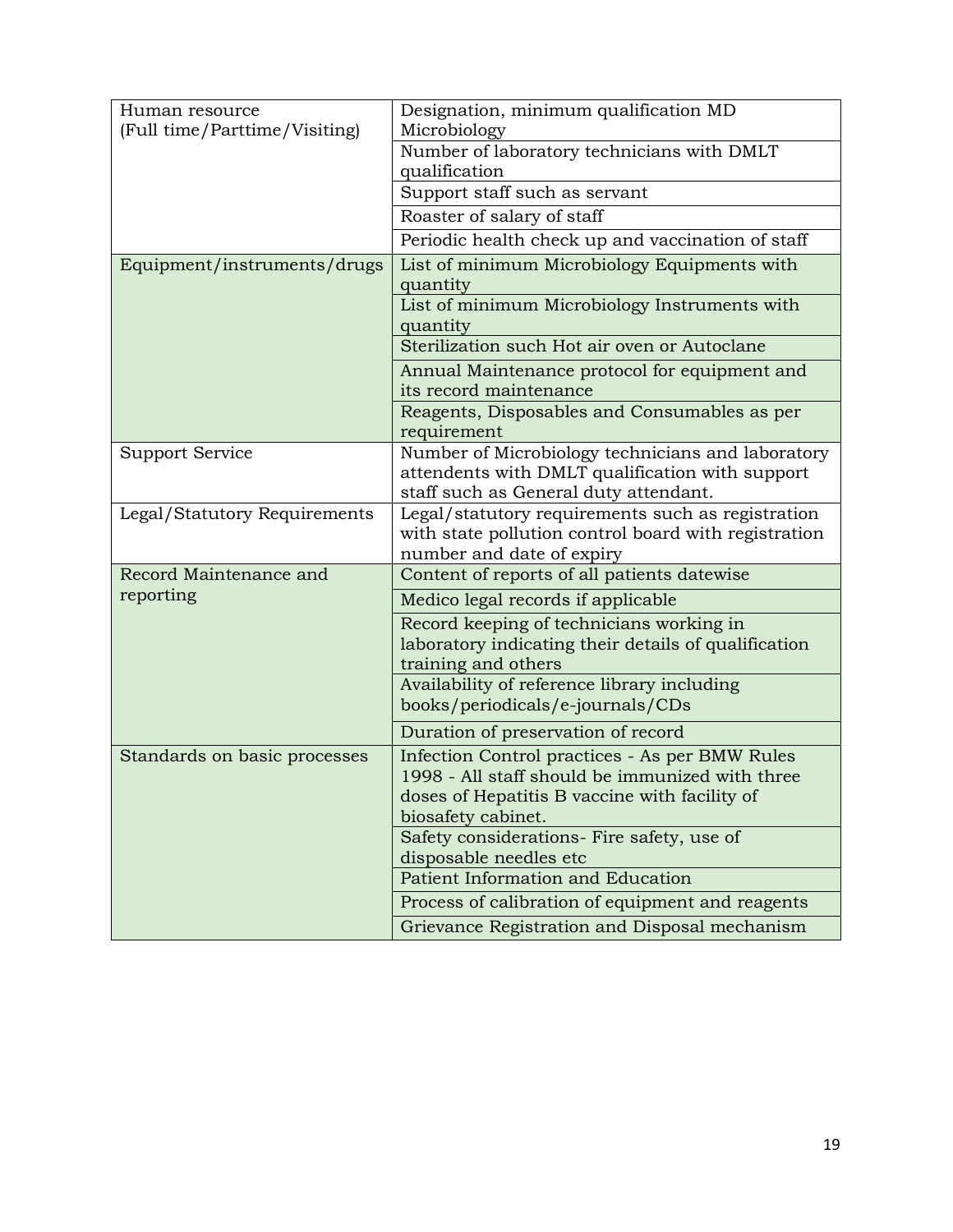|                                                 | Template for Minimum standards for Imaging Centers - X-Ray Clinic / Cathlab /<br>DSA / OPG and Dental / DEXA Scan                                          |
|-------------------------------------------------|------------------------------------------------------------------------------------------------------------------------------------------------------------|
| Definition                                      | Definition of X-Ray Clinic                                                                                                                                 |
| Scope of Services                               | Enlist the investigations which can be carried out by X-<br>Ray machine                                                                                    |
| Physical Infrastructure                         | <b>Informative signages</b>                                                                                                                                |
|                                                 | Name of the Radiologist with qualification and AERB<br>certification of safety and installation with registration<br>number                                |
|                                                 | Display of model of equipment                                                                                                                              |
|                                                 | <b>Broad Services provided</b>                                                                                                                             |
|                                                 | Timings of the facility                                                                                                                                    |
|                                                 | Fee structure of different investigations : To be<br>displayed                                                                                             |
|                                                 | Safety signage's (wherever applicable)                                                                                                                     |
|                                                 | <b>Safety Hazard and Caution signs</b>                                                                                                                     |
|                                                 | Appropriate Fire exit signages                                                                                                                             |
|                                                 | Measures / Devices for radiation protection and                                                                                                            |
|                                                 | monitoring of staff<br><b>Space requirement</b>                                                                                                            |
|                                                 | Reception and waiting area                                                                                                                                 |
|                                                 | Space for keeping machine                                                                                                                                  |
|                                                 | Reporting room                                                                                                                                             |
|                                                 | Toilet                                                                                                                                                     |
|                                                 | Patient preparation area                                                                                                                                   |
|                                                 | <b>Electrical facilities</b>                                                                                                                               |
|                                                 | Space for keeping patient monitoring apparatus,<br>Resuscitatory appliances and Anesthesia machine for<br>specialized procedures                           |
|                                                 | <b>Furniture &amp; Fixtures</b>                                                                                                                            |
|                                                 | Communication system - Telephone, Fax, internet<br>facility and mobile number for appointment and<br>emergency helpline number of manufacturing<br>company |
|                                                 | <b>Water and Electricity</b>                                                                                                                               |
|                                                 | Toilet (male and female wherever applicable)                                                                                                               |
| Human Resource<br>(Full time/Parttime/Visiting) | Number of Qualified and registered Radiologists Full<br>time/Parttime/Visiting                                                                             |
|                                                 | Number of qualified and registered Nurses Full<br>time/Parttime/Visiting                                                                                   |
|                                                 | Number of Radiography technicians with training status<br>and support staff Full time/Part-time/Vsiting                                                    |
|                                                 | Number of scavenging and support staff                                                                                                                     |
|                                                 | Policy for engagement, posting and rotation of staff<br>Roster of payment and salary of staff                                                              |
|                                                 |                                                                                                                                                            |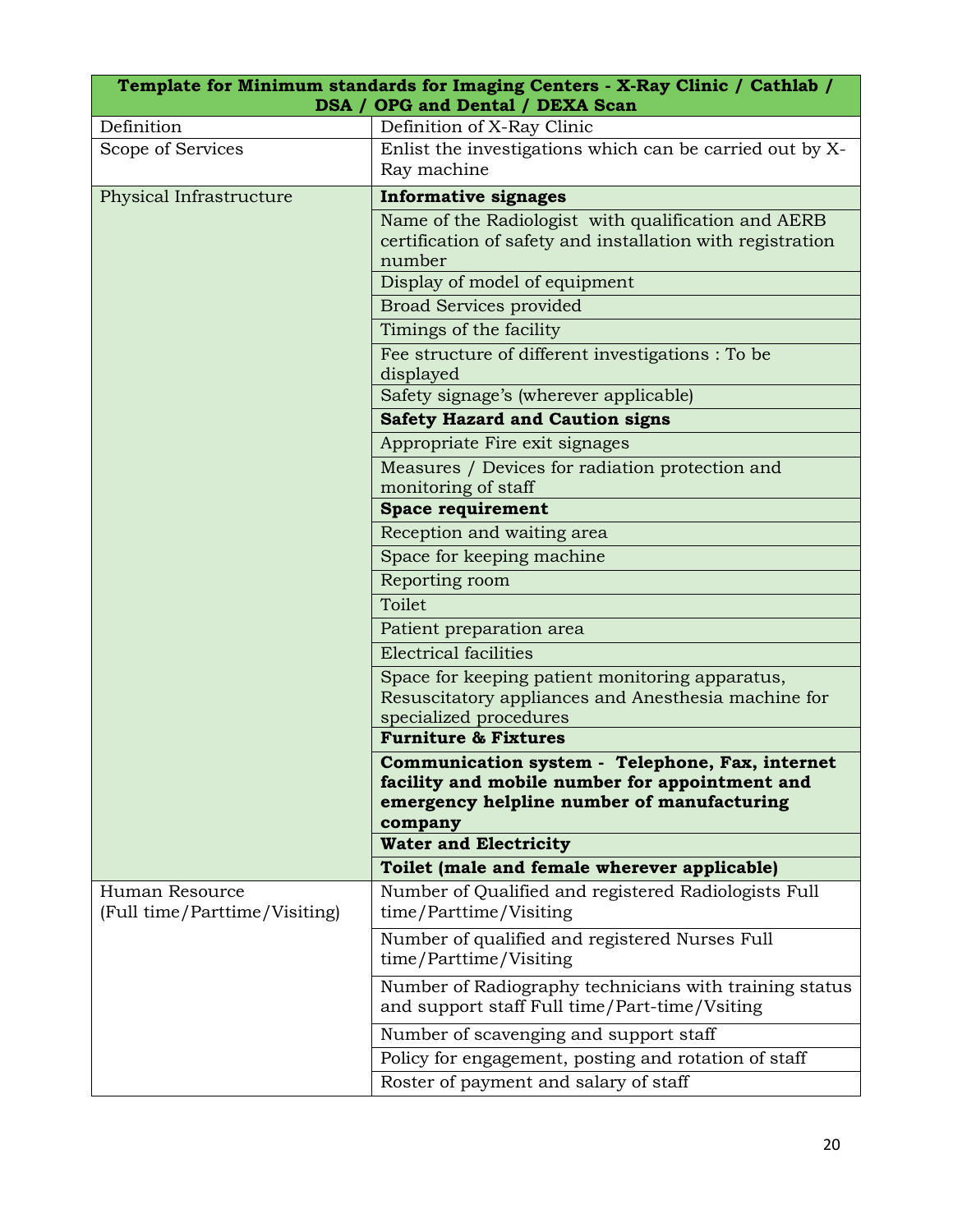|                                     | Periodic health check-up and vaccination of staff                                                                                                         |
|-------------------------------------|-----------------------------------------------------------------------------------------------------------------------------------------------------------|
| Equipment/instruments/drugs         | List of equipments required and tools for radiation<br>safety                                                                                             |
|                                     | List of small instruments required                                                                                                                        |
|                                     | List of consumables and disposables                                                                                                                       |
|                                     | Annual Maintenance protocol for equipment and its<br>record maintenance                                                                                   |
|                                     | List of Drugs and resuscitation equipments                                                                                                                |
| <b>Support Service</b>              | If applicable                                                                                                                                             |
| Legal/Statutory Requirements        | Status of registration under Atomic Energy Act                                                                                                            |
| Record Maintenance and<br>reporting | Proforma of list of names of patients along with<br>diagnosis and name of referral hospital and date wise<br>record of reports                            |
|                                     | Availability of reference library including<br>books/periodicals/e-journals/CDs                                                                           |
|                                     | Medicolegal records                                                                                                                                       |
|                                     | Record keeping of technicians and support staff<br>working in X-Ray clinic indicating their details<br>including qualification, registration and training |
|                                     | Duration of record maintenance: As per the Acts and<br>Rules in force                                                                                     |
|                                     | Record of payment of wager and perks                                                                                                                      |
| Standards on basic processes        | Infection Control and waste management practices                                                                                                          |
|                                     | Safety considerations - (i) Fire safety (ii) Patient safety                                                                                               |
|                                     | Patient Information and Education                                                                                                                         |
|                                     | Schedule of preparation and dispatch of reports                                                                                                           |
|                                     | Trolleys for patient transport                                                                                                                            |
|                                     | Calibration of Equipment                                                                                                                                  |
|                                     | Grievance Registration and Disposal mechanism                                                                                                             |
|                                     | Air-conditioning System                                                                                                                                   |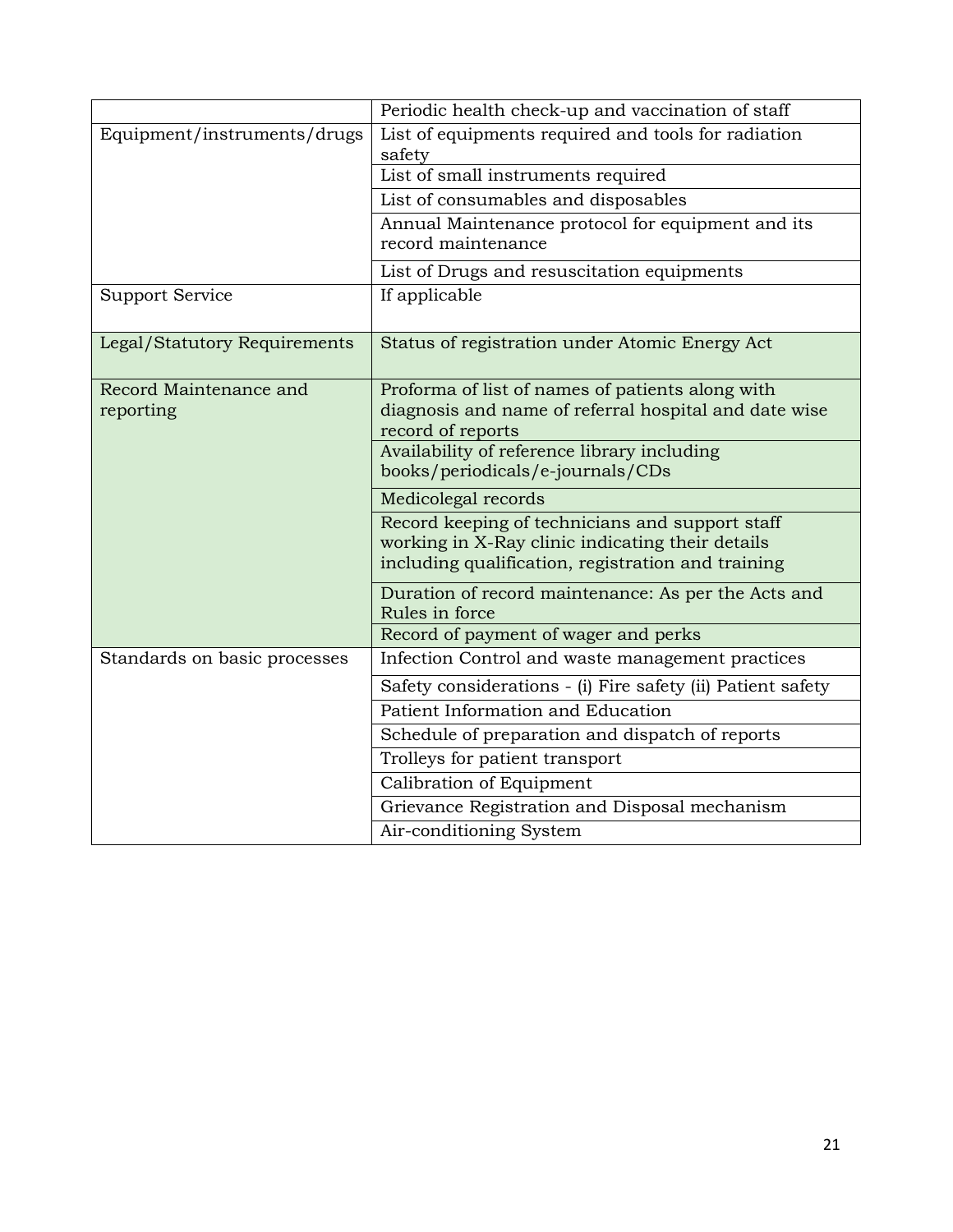| Template for Minimum standards for Imaging Centers - Sonography (Color Doppler)<br><b>Clinic</b> |                                                                                                                                                            |
|--------------------------------------------------------------------------------------------------|------------------------------------------------------------------------------------------------------------------------------------------------------------|
| Definition                                                                                       | Definition of Sonography (Color Doppler) Clinic                                                                                                            |
| Scope of Services                                                                                | Enlist the investigations which can be carried out by<br>Sonography (Color Doppler) machine                                                                |
| Physical Infrastructure                                                                          | <b>Informative signages</b>                                                                                                                                |
|                                                                                                  | Name of the Radiologist with qualification and                                                                                                             |
|                                                                                                  | PCPNDTcertification and with registration number                                                                                                           |
|                                                                                                  | Display of model of equipment                                                                                                                              |
|                                                                                                  | <b>Broad Services provided</b>                                                                                                                             |
|                                                                                                  | Timings of the facility                                                                                                                                    |
|                                                                                                  | Fee structure of different investigations : To be displayed                                                                                                |
|                                                                                                  | Safety signage's (wherever applicable)                                                                                                                     |
|                                                                                                  | <b>Safety Hazard and Caution signs</b>                                                                                                                     |
|                                                                                                  | Appropriate Fire exit signages                                                                                                                             |
|                                                                                                  | <b>Space requirement</b>                                                                                                                                   |
|                                                                                                  | Reception and waiting area                                                                                                                                 |
|                                                                                                  | Space for keeping machine                                                                                                                                  |
|                                                                                                  | Reporting room                                                                                                                                             |
|                                                                                                  | Toilet                                                                                                                                                     |
|                                                                                                  | Patient preparation area                                                                                                                                   |
|                                                                                                  | <b>Electrical facilities</b>                                                                                                                               |
|                                                                                                  | Space for keeping patient monitoring apparatus, Recovery<br>area, Resuscitatory appliances for specialized procedures                                      |
|                                                                                                  | <b>Furniture &amp; Fixtures</b>                                                                                                                            |
|                                                                                                  | Communication system - Telephone, Fax, internet<br>facility and mobile number for appointment and<br>emergency helpline number of manufacturing<br>company |
|                                                                                                  | <b>Water and Electricity</b>                                                                                                                               |
|                                                                                                  | Toilet (male and female wherever applicable)                                                                                                               |
| Human Resource                                                                                   | Number of Qualified and registered Radiologists                                                                                                            |
| (Full time/Part time/Visiting)                                                                   | Number of qualified and registered Nurses                                                                                                                  |
|                                                                                                  | Number of scavenging and support staff                                                                                                                     |
|                                                                                                  | Policy for engagement, posting and rotation of staff                                                                                                       |
|                                                                                                  | Roster of payment and salary of staff                                                                                                                      |
|                                                                                                  | Periodic health check-up and vaccination of staff                                                                                                          |
| Equipment/instruments/drugs                                                                      | List of equipments required                                                                                                                                |
|                                                                                                  | List of small instruments required                                                                                                                         |
|                                                                                                  | Annual Maintenance protocol for equipment and its<br>record maintenance                                                                                    |
|                                                                                                  | List of consumables, disposables                                                                                                                           |
|                                                                                                  | List of Drugs and resuscitation equipments                                                                                                                 |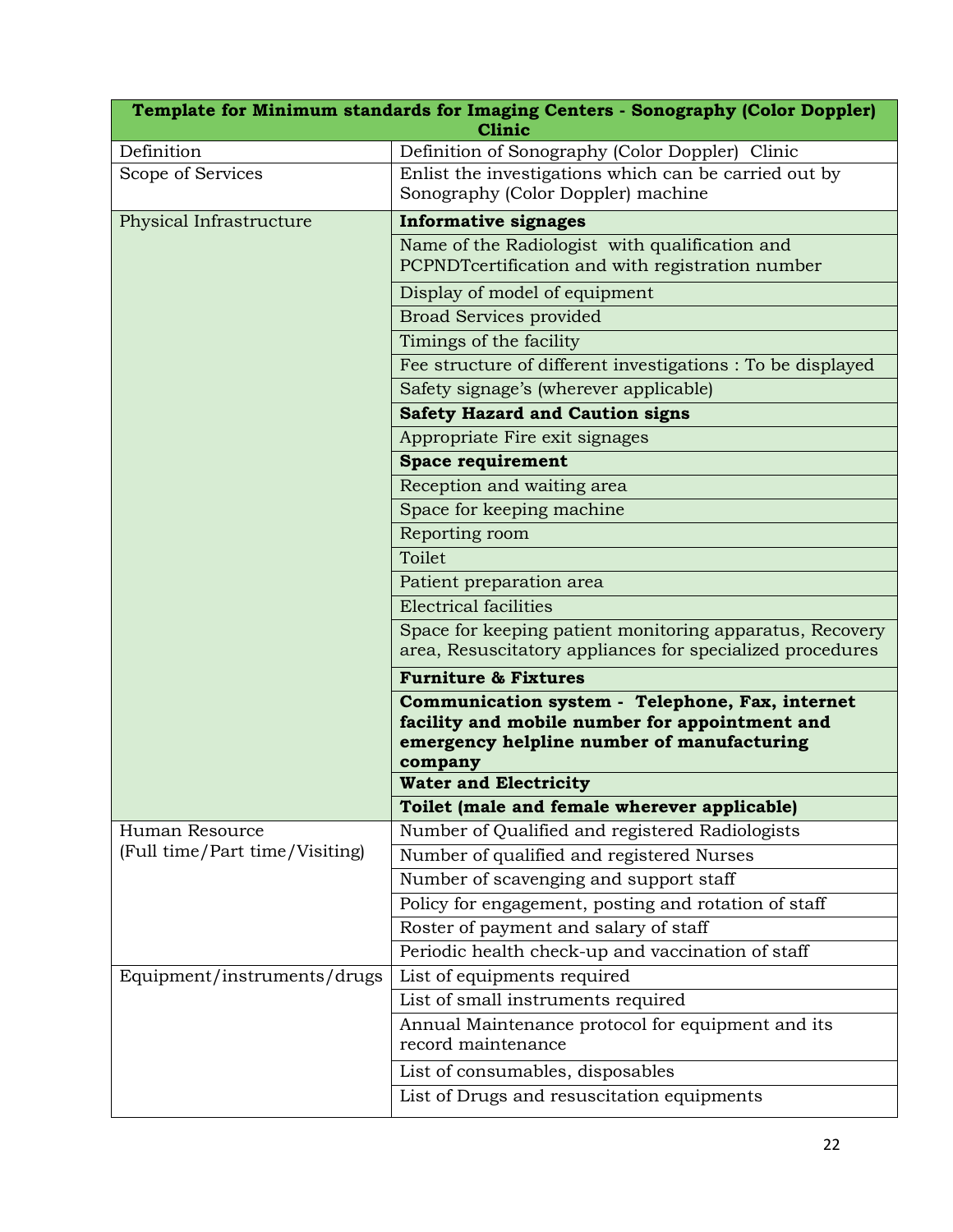| Support Service                     | If applicable                                                                                                                                                 |
|-------------------------------------|---------------------------------------------------------------------------------------------------------------------------------------------------------------|
| Legal/Statutory Requirements        | To be registered under Atomic Energy Act                                                                                                                      |
| Record Maintenance and<br>reporting | Proforma of list of names of patients along with diagnosis<br>and name referral hospital                                                                      |
|                                     | Availability of reference books                                                                                                                               |
|                                     | Medicolegal records, as applicable                                                                                                                            |
|                                     | Record keeping of technicians and support staff working<br>in Sonographycenter indicating their details including<br>qualification, registration and training |
|                                     | Duration of record maintenance: As per the Acts and<br>Rules in force                                                                                         |
|                                     | Statistics to be collected - If felt necessary                                                                                                                |
| Standards on basic processes        | Infection Control and waste management practices                                                                                                              |
|                                     | Safety considerations - Fire safety act                                                                                                                       |
|                                     | Patient Information and Education                                                                                                                             |
|                                     | Timely preparation and dispatch of reports                                                                                                                    |
|                                     | Trolleys for patient transport                                                                                                                                |
|                                     | Regular calibration of Equipment                                                                                                                              |
|                                     | Grievance Registration and Disposal mechanism                                                                                                                 |
|                                     | Appropriate Air-conditioning                                                                                                                                  |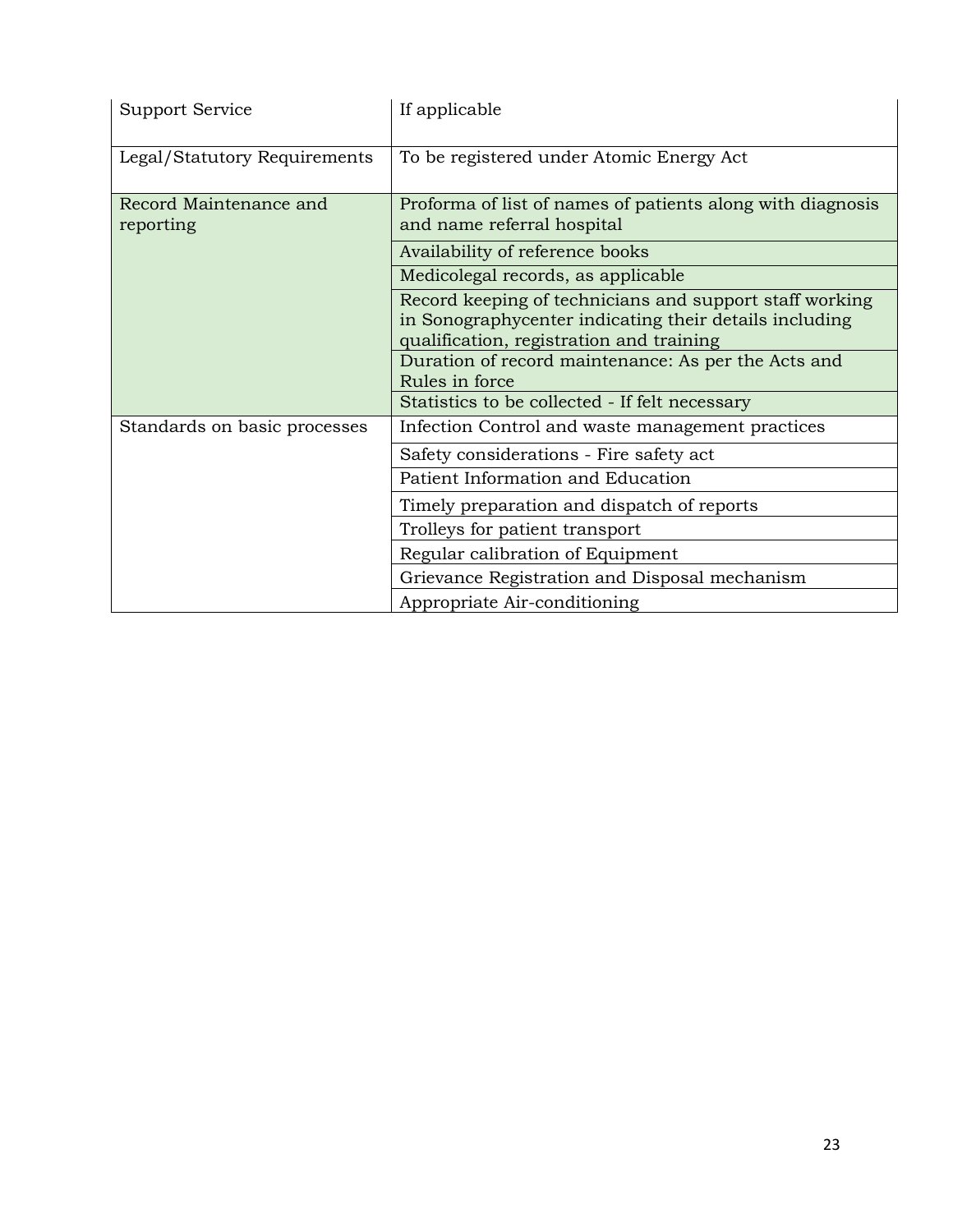| Template for Minimum standards for Imaging Centers - CT Scan center / PET CT Scan |                                                                                                                                                         |
|-----------------------------------------------------------------------------------|---------------------------------------------------------------------------------------------------------------------------------------------------------|
| Definition                                                                        | Definition of CT center                                                                                                                                 |
| Scope of Services                                                                 | Enlist the investigations to be carried out by CT Scanner                                                                                               |
| Physical Infrastructure                                                           | <b>Informative signages</b>                                                                                                                             |
|                                                                                   | Name of the Radiologist with qualification and AERB<br>certification of safety and installation with registration<br>number                             |
|                                                                                   | Display of model of equipment                                                                                                                           |
|                                                                                   | <b>Broad Services provided</b>                                                                                                                          |
|                                                                                   | Timings of the facility                                                                                                                                 |
|                                                                                   | Fee structure of different investigations : To be displayed                                                                                             |
|                                                                                   | Safety signage's (wherever applicable)                                                                                                                  |
|                                                                                   | <b>Safety Hazard and Caution signs</b>                                                                                                                  |
|                                                                                   | Appropriate Fire exit signages                                                                                                                          |
|                                                                                   | Measures / Devices for radiation protection and monitoring<br>of staff                                                                                  |
|                                                                                   | <b>Space requirement</b>                                                                                                                                |
|                                                                                   | Reception and waiting area                                                                                                                              |
|                                                                                   | Space for keeping machine                                                                                                                               |
|                                                                                   | Reporting room                                                                                                                                          |
|                                                                                   | Toilet                                                                                                                                                  |
|                                                                                   | Patient preparation area                                                                                                                                |
|                                                                                   | <b>Electrical facilities</b>                                                                                                                            |
|                                                                                   | Space for keeping patient monitoring apparatus,<br>Resuscitatory appliances and Anesthesia machine                                                      |
|                                                                                   | <b>Furniture &amp; Fixtures</b>                                                                                                                         |
|                                                                                   | Communication system - Telephone, Fax, internet<br>facility and mobile number for appointment and<br>emergency helpline number of manufacturing company |
|                                                                                   | <b>Water and Electricity</b>                                                                                                                            |
|                                                                                   | Toilet (male and female wherever applicable)                                                                                                            |
| Human Resource<br>(Full time/Parttime/Visiting)                                   | Number of Qualified and registered Radiologists                                                                                                         |
|                                                                                   | Number of qualified and registered Nurses                                                                                                               |
|                                                                                   | Number of CT technicians with training status and support<br>staff                                                                                      |
|                                                                                   | Number of scavenging and support staff                                                                                                                  |
|                                                                                   | Roster of payment and salary of staff                                                                                                                   |
|                                                                                   | Periodic health check up and vaccination of staff                                                                                                       |
| Equipment/instruments/drugs                                                       | List of equipments required                                                                                                                             |
|                                                                                   | List of small instruments required                                                                                                                      |
|                                                                                   | List of consumables                                                                                                                                     |
|                                                                                   | Annual Maintenance protocol for equipment and its record<br>maintenance                                                                                 |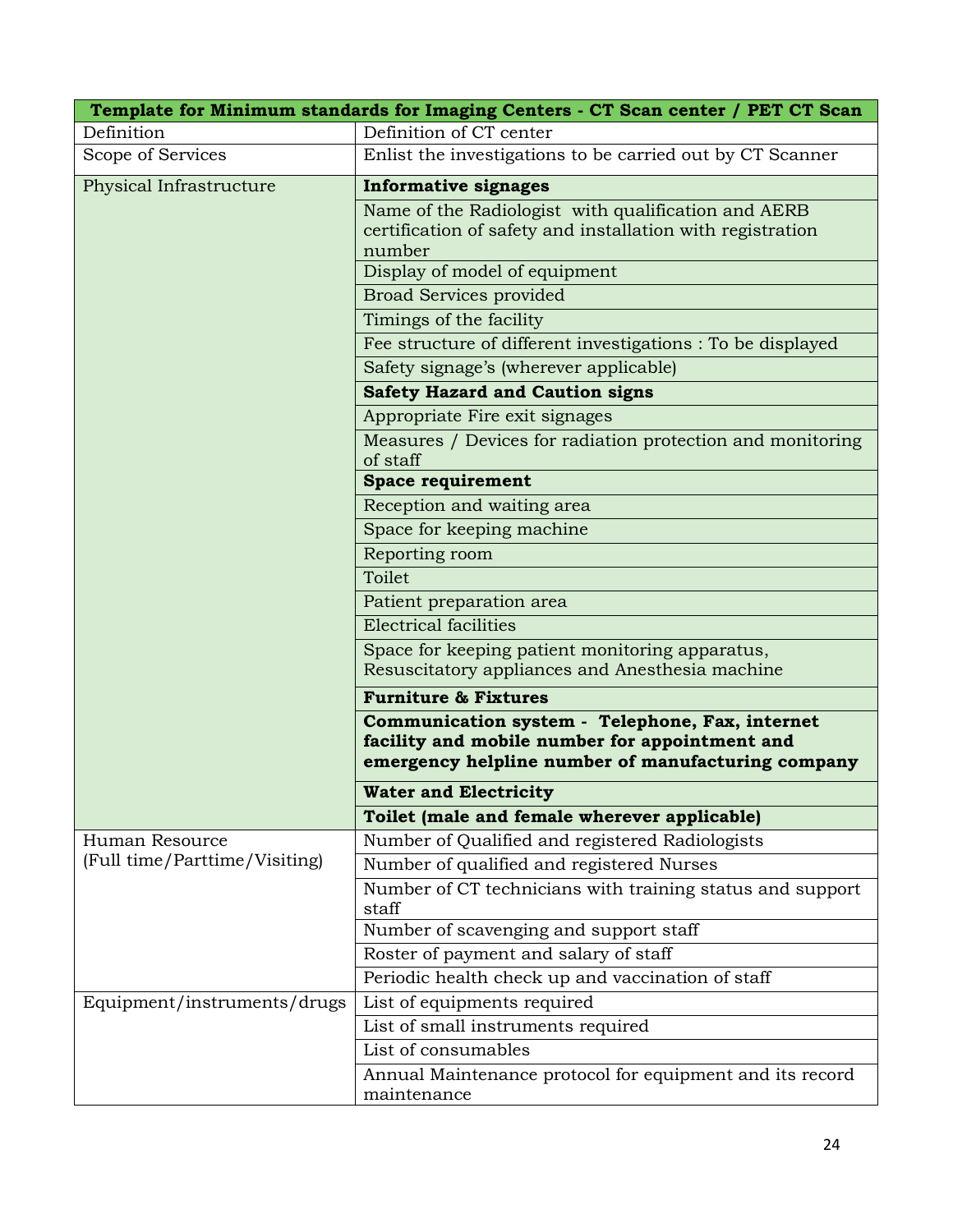|                                     | List of Drugs and resuscitation equipments                                                                                                             |
|-------------------------------------|--------------------------------------------------------------------------------------------------------------------------------------------------------|
| Support Service                     | If applicable                                                                                                                                          |
| Legal/Statutory Requirements        | To be registered under Atomic Energy Act                                                                                                               |
| Record Maintenance and<br>reporting | Proforma of list of names of patients along with diagnosis<br>and name referral hospital                                                               |
|                                     | Availability of reference books                                                                                                                        |
|                                     | Medicolegal records, as applicable                                                                                                                     |
|                                     | Record keeping of technicians and support staff working in<br>CT Center indicating their details including qualification,<br>registration and training |
|                                     | Duration of record maintenance: As per the Acts and Rules<br>in force                                                                                  |
|                                     | Statistics to be collected - If felt necessary                                                                                                         |
| Standards on basic processes        | Infection Control and waste management practices                                                                                                       |
|                                     | Safety considerations - Fire safety act                                                                                                                |
|                                     | Patient Information and Education                                                                                                                      |
|                                     | Timely preparation and dispatch of reports                                                                                                             |
|                                     | Trolleys for patient transport                                                                                                                         |
|                                     | Regular calibration of Equipment                                                                                                                       |
|                                     | Appropriate Air-conditioning                                                                                                                           |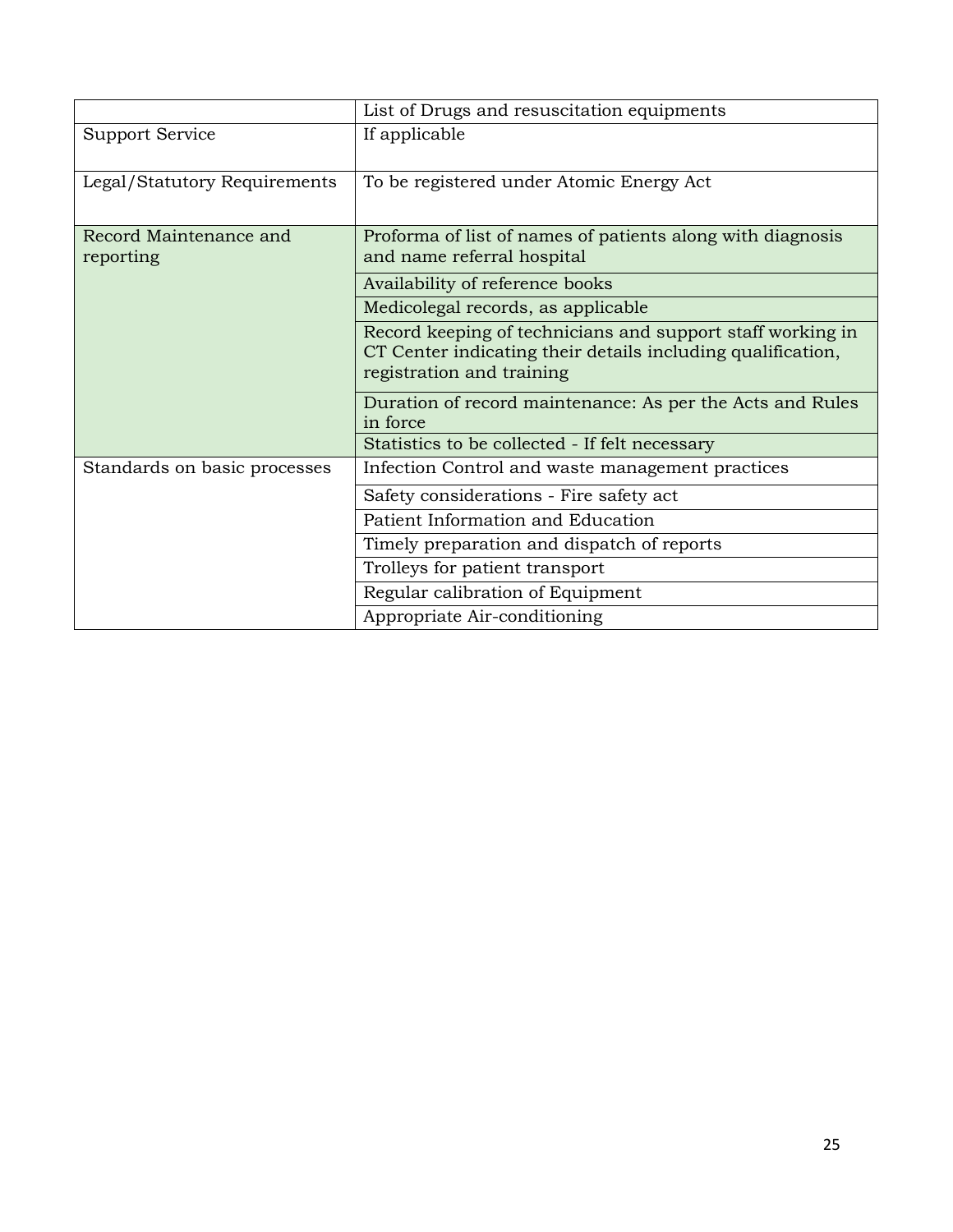| Template for Minimum standards for Imaging Centers - MRI |                                                                                                                                                            |
|----------------------------------------------------------|------------------------------------------------------------------------------------------------------------------------------------------------------------|
| Definition                                               | Definition of MRI center                                                                                                                                   |
| Scope of Services                                        | Enlist the investigations to be carried out by MRI                                                                                                         |
| Physical Infrastructure                                  | <b>Informative signages</b>                                                                                                                                |
|                                                          | Name of the Radiologist with qualification and                                                                                                             |
|                                                          | registration number,                                                                                                                                       |
|                                                          | Display of model of equipment                                                                                                                              |
|                                                          | <b>Broad Services provided</b>                                                                                                                             |
|                                                          | Timings of the facility                                                                                                                                    |
|                                                          | Fee structure of different investigations : To be displayed                                                                                                |
|                                                          | Safety signage's (wherever applicable)                                                                                                                     |
|                                                          | <b>Safety Hazard and Caution signs</b>                                                                                                                     |
|                                                          | Appropriate Fire exit signages                                                                                                                             |
|                                                          | Metal detector available                                                                                                                                   |
|                                                          | <b>Space requirement</b>                                                                                                                                   |
|                                                          | Reception and waiting area                                                                                                                                 |
|                                                          | Space for keeping machine                                                                                                                                  |
|                                                          | Reporting room                                                                                                                                             |
|                                                          | Toilet                                                                                                                                                     |
|                                                          | Patient preparation area                                                                                                                                   |
|                                                          | <b>Electrical facilities</b>                                                                                                                               |
|                                                          | Space for keeping MRI compatible patient monitoring                                                                                                        |
|                                                          | apparatus, Resuscitatory appliances and Anesthesia                                                                                                         |
|                                                          | machine                                                                                                                                                    |
|                                                          | <b>Furniture &amp; Fixtures</b>                                                                                                                            |
|                                                          | Communication system - Telephone, Fax, internet<br>facility and mobile number for appointment and<br>emergency helpline number of manufacturing<br>company |
|                                                          | <b>Water and Electricity</b>                                                                                                                               |
|                                                          | Toilet (male and female wherever applicable)                                                                                                               |
| Human Resource                                           | Number of Qualified and registered Radiologists                                                                                                            |
| (Full time/Parttime/Visiting)                            | Number of qualified and registered Nurses                                                                                                                  |
|                                                          | Number of MRI technicians with training status and                                                                                                         |
|                                                          | support staff                                                                                                                                              |
|                                                          | Number of scavenging and support staff                                                                                                                     |
|                                                          | Roster of payment and salary of staff                                                                                                                      |
|                                                          | Periodic health check up and vaccination of staff                                                                                                          |
| Equipment/instruments/drugs                              | List of equipments required                                                                                                                                |
|                                                          | List of small instruments required                                                                                                                         |
|                                                          | List of consumables                                                                                                                                        |
|                                                          | List of Drugs and resuscitation equipments                                                                                                                 |
|                                                          | Sterilization equipments                                                                                                                                   |